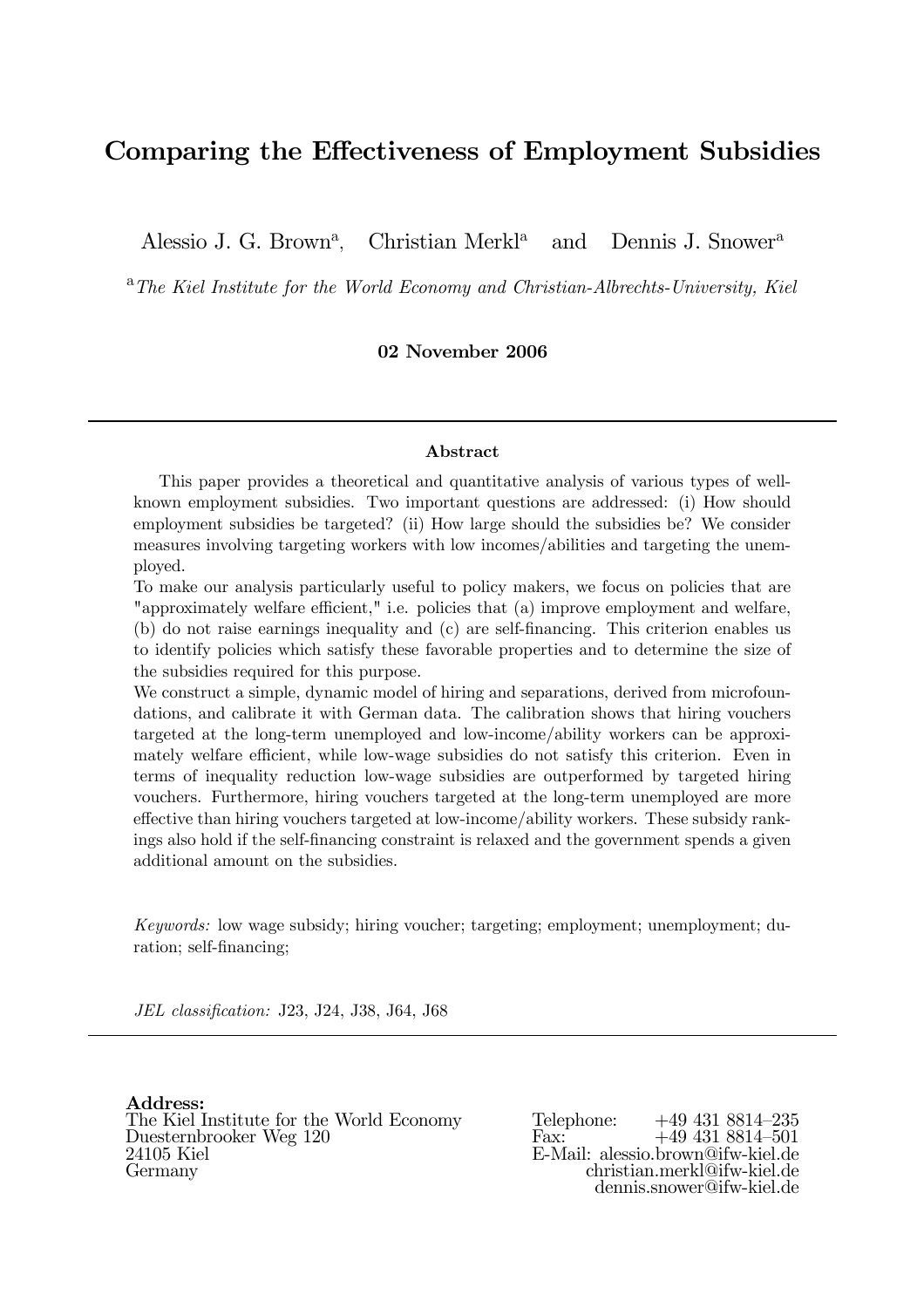# 1 Introduction<sup>1</sup>

This paper aims to provide a groundwork for comparing the effectiveness of alternative employment subsidy policies. In doing so, we attempt to make our analysis maximally useful to the decisions that policy makers commonly face in practice.

We focus on employment subsidies because these policies are often meant to reduce both unemployment and earnings inequality together. The quest for such measures has been a prime objective of employment policy throughout the OECD and continues to be central to the policy debate in the large continental European countries.<sup>2</sup>

To make our analysis expressly relevant to policy making, we do not follow the mainstream practice of deriving policies as first-best responses to market failures; rather we begin with a model that covers a variety of common labor market imperfections - insider wage bargaining, hiring and firing costs, and imperfections related to the tax and transfer system - and examine the second-best employment policy response, taking these imperfections as given. We assume, as policy makers often do, that the institutions underlying these imperfections can be changed only gradually and with considerable delay; and thus we argue that it is useful to examine the relative effectiveness of different employment policies while these institutions are in place. Furthermore, in accord with policy makers' actual concerns, we measure policy effectiveness not just in terms of employment and welfare, but also give explicit consideration to earnings inequality and government budgetary outlays.

Due to the labor market imperfections above, the resulting unemployment can be inefficient. Our analysis is appropriate to policy design in high-unemployment countries, such as Germany, where policy makers have every reason to believe that unemployment is in fact inefficiently high. Then, in principle, employment policies may make some people better off without making others worse off.

It is well known that identifying such Pareto welfare-improving policies is insuperably difficult in practice. Thus our analysis focuses on policies that are "approximately Pareto welfare efficient" - or simply approximately welfare efficient, for short - in the following sense:

- 1. they improve aggregate employment and welfare (defined in terms of the utility functions of the households),
- 2. they do not increase earnings inequality (measured in terms of the Gini coefficient), and
- 3. they are self-financing (i.e. they do not require an additional government budgetary allocation).

Clearly, approximate welfare efficiency is not equivalent to Pareto welfare efficiency, because an employment policy can obviously satisfy the three conditions above and still generate uncompensated losers. Nevertheless, we argue that approximate welfare efficiency is a useful concept for policy making, since policies that are approximately welfare efficient are not only desirable for Benthamite reasons (the greatest happiness of the greatest number of people), but are unlikely to be blocked through the political process (since the fear of rising earnings inequality is the most common reason for blocking efficiency-improving employment reforms).<sup>3</sup>

The design of employment policies in most OECD countries indeed reflects governments' need to address both equity and efficiency objectives. The inefficiency of passive unemployment

<sup>&</sup>lt;sup>1</sup>We thank Gert Pönitzsch, Ellen Schmieder, and Mariana Heinrich for excellent research assistance. Furthermore, we are very grateful to Ralf Wilke for providing us details on micro-econometric labor studies for Germany.

<sup>2</sup>For a detailed discussion of currently applied employment subsidy programs in Germany and recent reform proposals see Boss (2006).

<sup>3</sup>See, for example, Orszag and Snower (1998), Saint Paul (1995, 1996 and 1998).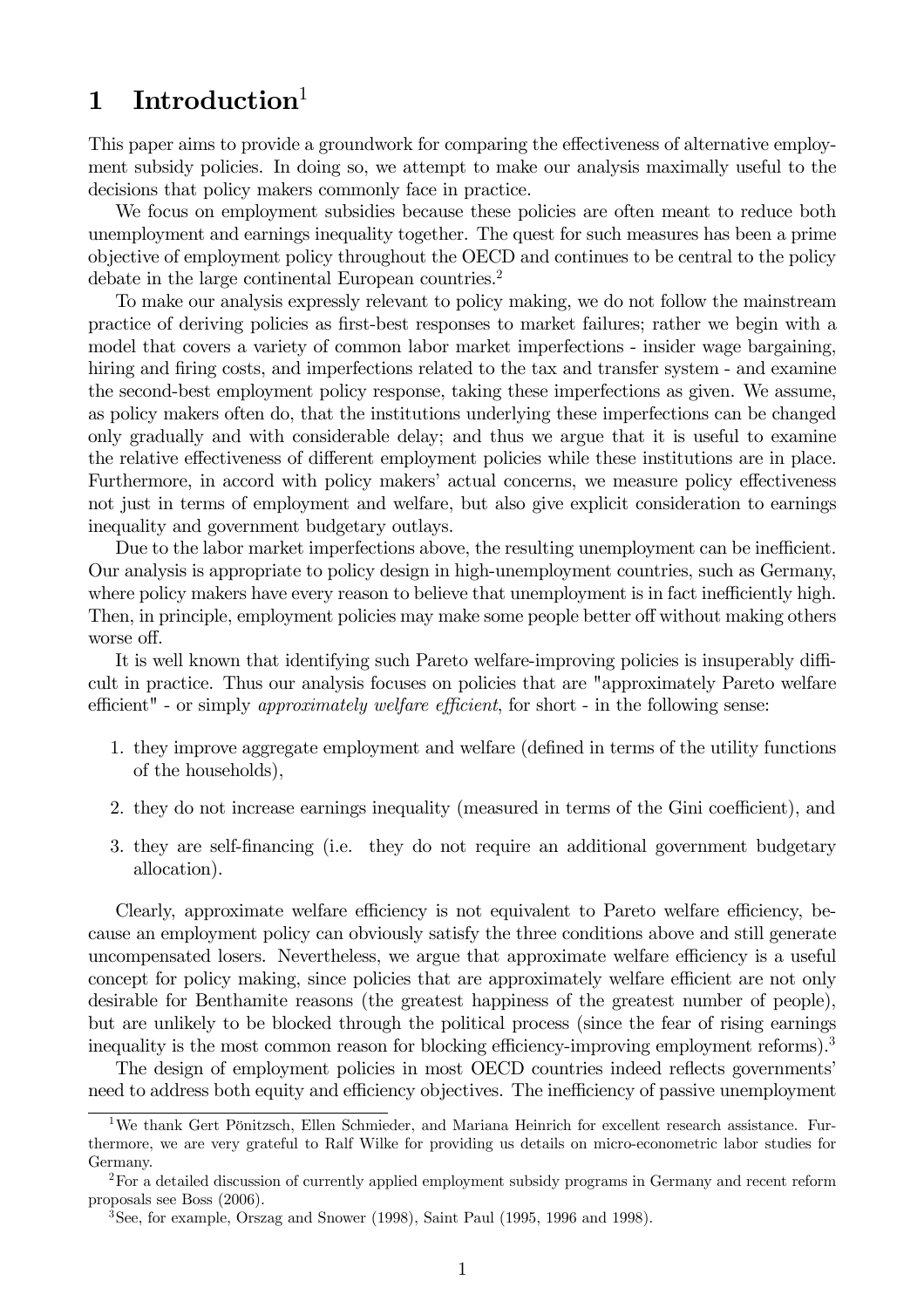policies - such as the payment of tax-financed unemployment benefits to those who are jobless is generally due to policy makers' attempt to satisfy equity objectives. Both the unemployment benefits and the taxes that finance them generate externalities: the recipients get an uncompensated benefit, while the tax payers have an uncompensated cost. Thus the work-leisure choice is distorted. The widespread move from passive to active labor market policies is usually motivated by the need to reduce such inefficiencies. Some active labor market policies however appear to have improved employment incentives at the expense of income equality.4 Against this backdrop, it appears useful to identify policies that increase employment and welfare without raising income inequality.

This paper addresses two important questions: (i) How should employment policies be targeted? (ii) What should the magnitude of the policy intervention be? There is much disagreement on these issues among policy makers.

In practice, there are two broad policy approaches to targeting: The first favors targeting workers with low incomes and low abilities; and the second focuses on targeting the unemployed. Within each of these approaches, there is a plethora of more detailed choices to be made.<sup>5</sup> Specifically, this paper compares the effectiveness of the following employment subsidy policies: (i) wage subsidies targeted at workers with low abilities, (ii) hiring vouchers targeted at longterm unemployed workers, (iii) hiring vouchers targeted at workers with low abilities, and (iv) hiring vouchers targeted at long-term unemployed workers with low abilities.

We address the issue of targeting by examining how much additional employment and social welfare each employment subsidy policy creates. To analyze the desirable magnitude of the policy intervention, we make use of the concept of approximate welfare efficiency. Specifically, we examine how large each particular employment subsidy can become before it ceases to be approximately welfare efficient (AWE). In our analysis, the policies under consideration exhibit "diminishing returns," in the sense that equal incremental increases in each employment subsidy leads to progressively smaller incremental increases in employment and social welfare and a progressively larger government budgetary outlay. We show that, for each employment subsidy, once a critical level is exceeded, it ceases to be self-financing. Recalling that our notion of approximate welfare efficiency involves the satisfaction of three constraints - an employment and welfare constraint, an earnings inequality constraint, and a self-financing constraint - we find, in our calibration exercises, that as each subsidy is increased, the self-financing constraint is reached first. Thus the self-financing constraint determines the magnitude of each policy intervention that is compatible with approximate welfare efficiency.

On this basis, we then compare the effectiveness of alternative employment subsidy policies. Our notion of policy effectiveness is related to a policy's ability to raise employment and welfare, while remaining AWE. The more an approximately welfare efficient policy raises employment and welfare, the more "effective" we denote the policy to be.

Our analysis tackles these issues by presenting a model that is rich enough to capture the various groups of workers relevant to these alternative targeting approaches, while at the same time being simple enough to generate straightforward policy guidelines. We calibrate

<sup>4</sup>See, for example, Grogger and Karoly (2005).

<sup>5</sup>For example, if workers with low incomes are the focus, how narrowly should they be targeted? (Should employment-promoting policies be directed mainly, say, at the lowest decile or the lowest quintile?) How should the magnitude of the policy intervention depend on incomes? (For instance, should the employment subsidy or tax rebate rise as income falls, or should the profile be hump-shaped, as for the U.S. Earned Income Tax Credit?) If unemployed workers are the target group, then how narrowly should the policy be targeted at the long-term unemployed and how should the magnitude of the employment-promoting intervention depend on the duration of unemployment? Alternatively, should the policy be targeted at young or old unemployed people, and if so, how?

Beyond that, the two approaches could be combined. The policy could, for example, be targeted at low-skilled, unemployed workers. If so, what should be the relative importance of skills versus unemployment duration in the policy targeting scheme?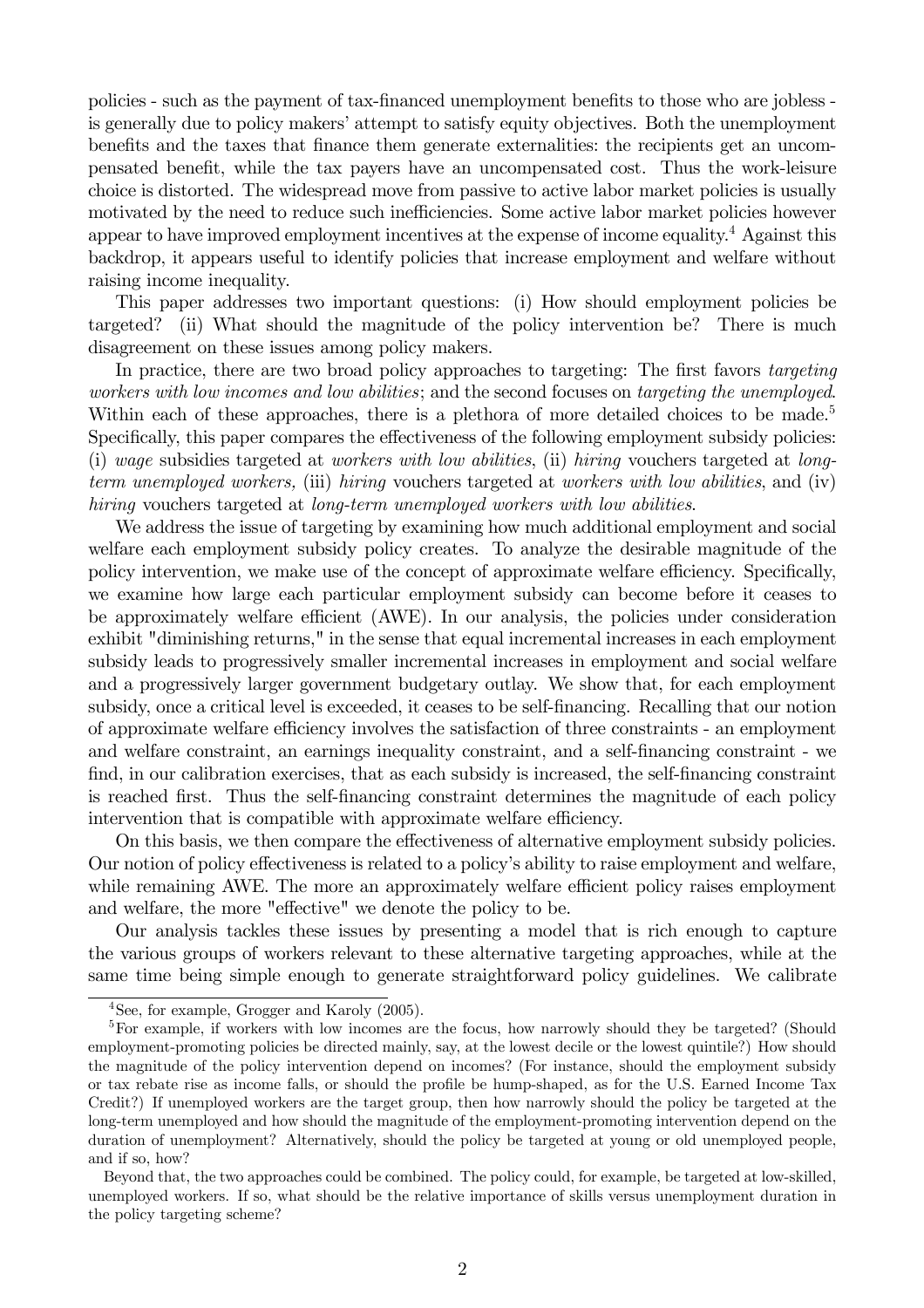the model for the German labor market, which has characterized by high aggregate and longterm unemployment over the past three decades, and we then derive the corresponding policy implications.

We show that, for the calibrated model, a hiring voucher targeted at the long-term unemployed is particularly effective in raising employment and welfare, without reducing income inequality or requiring an additional government budget outlay. (In fact, as noted, the employment- and welfare-maximizing AWE subsidy reduces earnings inequality.) Furthermore, we find that hiring vouchers targeted at the duration of unemployment are more effective in raising employment and welfare than those targeted at unskilled (low-ability) workers. Moreover, while low wage subsidies can also reduce income inequality, they are a relatively expensive and ineffective instrument for reducing unemployment. These are striking results.

We also investigate the employment and equity effects of implementing employment subsidies in excess of the magnitudes that are self-financing. Specifically, we examine how much employment could be created by each of the policy measures under consideration if the government's net bugetary allocation for this measures were increased by a specified amount. Here, too, we find that hiring vouchers targeted at the long-term unemployed have relatively strong employment creating effects, without inequality implications. Subsidies targeted at low-ability workers turn out to be less effective.

The paper is organized as follows. Section 2 provides some background to our analysis. Section 3 presents our theoretical model of the labor market. Section 4 calibrates this model for Germany, shows the driving effects to make a policy effective and derives the policy implications. Finally, Section 5 concludes.

## 2 Background

### 2.1 The Two Great Divides

Our analysis deals with the "two great divides" that separate the haves from the have-nots in the labor market: (i) the divide between employment and unemployment and (ii) the divide between high-wage and low-wage jobs. The first divide is central to the employment policy debate in Europe, while the second receives relatively more attention in the United States.

Both divides may be inefficient and inequitable. Unemployment and working poverty are obvious sources of income inequality. These problems may also reflect inequality of opportunity if the incentives to work and search for jobs are unequally distributed among the working population. Furthermore, unemployment and working poverty are inefficient when incentives for work, job search, and human capital acquisition have been distorted. For these reasons these problems become legitimate objects of government policies. A wide variety of employment policy instruments have been used for this objective: income taxes and income tax credits, wage subsidies, hiring vouchers, in-kind benefits, and so on. For the purposes of our paper, we are concerned only with the effect of these policy instruments on incentives in the labor market; different policies that create the same incentives will be indistinguishable in our model. On this account, we will denote all these instruments as "employment subsidies," in the sense that they promote employment by altering the incentives of labor market participants. The central issues of the paper are how to target these subsidies and how large the subsidies should be.

The two divides are not completely separate phenomena. For example, long-term unemployment can lead to skill attrition, lower productivity, and thereby to low-wage jobs. Low-wage jobs are frequently associated with relatively high labor turnover and thus the low-wage job holders often become relatively prone to unemployment. Thus both of the above policy approaches those targeted at low incomes/skills and those targeted at the unemployed - will affect both unemployment and working poverty. On this account, we will analyze both problems within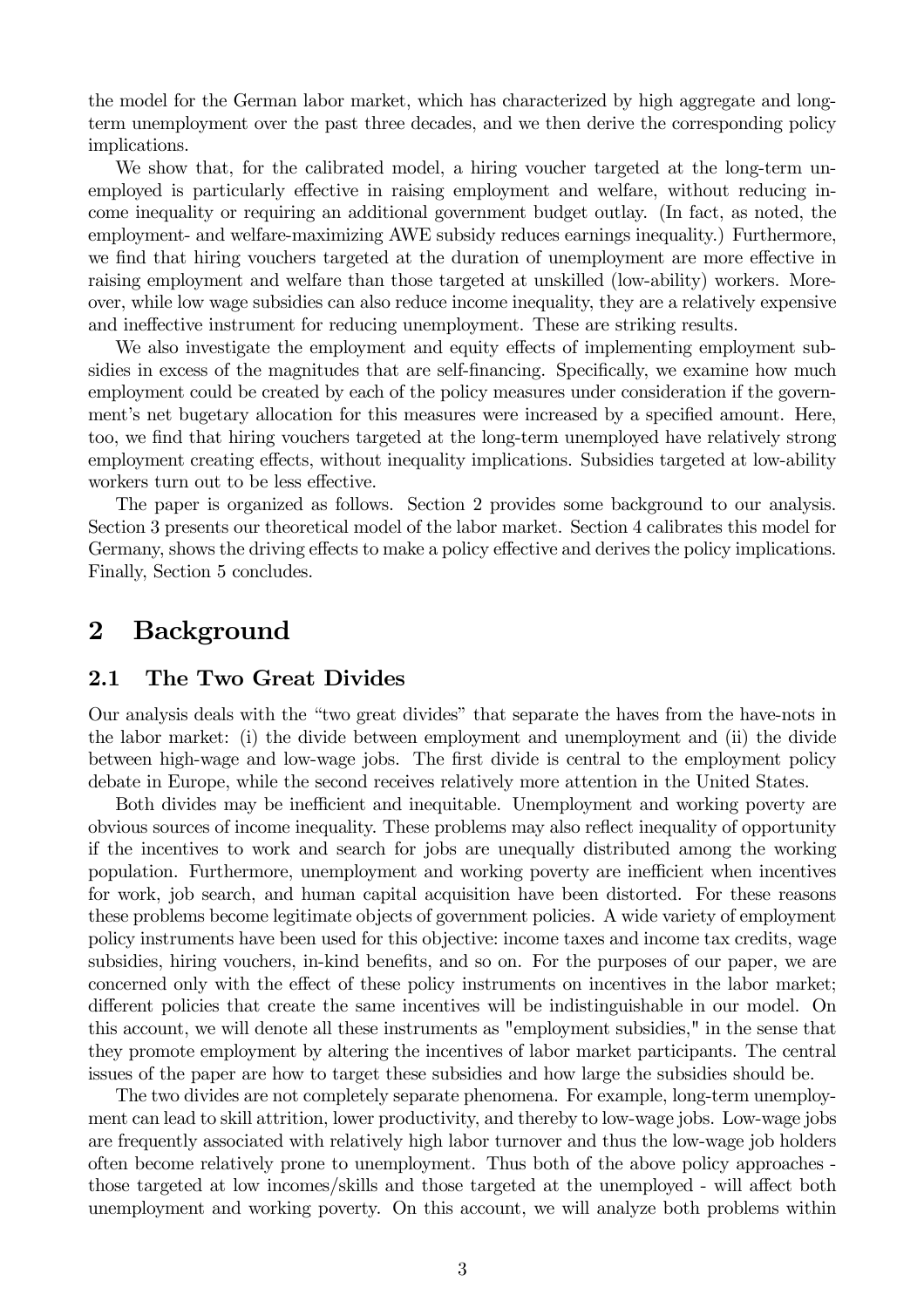the same analytical framework.

Some commentators<sup>6</sup> have noted that, with regard to individual welfare, there is often little to distinguish the unemployed in Europe from the working poor in the US. Both groups tend to have relatively low living standards. With regard to the economy's productive potential, however, there may be significant differences. The working poor produce goods and services, whereas the unemployed do not. Moreover, the unemployed impose costs on the rest of society since their unemployment benefits and related welfare entitlements are paid largely by employers and employees, as are some of the crime and health costs generated by the unemployed whereas the working poor tend to do so only to a lesser degree. Beyond that, the unemployed suffer depreciation of their human capital, whereas the working poor may gain human capital, possibly in terms of work habits and contacts to employment opportunities.7 These phenomena are captured by our model.

In our model, differences in productivity among workers are due to both differences in ability and differences in unemployment duration (via skill attrition). This distinction is important, since ability and unemployment duration differ in their amenability to policy influence. In practice, unemployment duration is readily affected through the standard employment policy instruments, whereas ability can be affected primarily though education and training policy and this influence takes a comparatively long-time to manifest itself. Since our focus is on employment policy, we let the unemployment duration-dependent productivity differences be endogenous (influenceable by the policy), whereas the ability-dependent productivity differences are defined as exogenous (not influenceable by the policy).8

### 2.2 Relation to the Literature

There is a large theoretical and empirical literature on the impact and optimal design of employment subsidies, originated with the work by Pigou (1933) and Kaldor (1936).9

Frequently, the Mortensen's and Pissarides' (1994) search and matching framework is used to analyze the effect of employment subsidies (see e.g. Boone and van Ours (2004), Bovenberg et al. (2000), Cardullo and van der Linden (2006), Mortensen and Pissarides (2003), Pierrard (2005), and Vereshchagina (2002)). The matching technology - describing the relation between the inputs and output of the matching process - is assumed to be stable through time. This assumption is admissible provided that the matching technology (described by the functional form of the matching function) can be considered independent of the inputs and output of the matching process. However, very often a negative time trend is found when estimating the search and matching function, thus casting doubt on the stability through time (Blanchard and Diamond (1989) for the United States, and Fahr and Sunde (2001, 2004) for Germany).<sup>10</sup> It is admissible to use the matching function to analyze labor market policies, provided that these

8Our analysis can be extended to education and training policy; see, for example, Oskamp and Snower (2006). <sup>9</sup>For a survey of the empirical literature, see for example Katz (1998). For US evidence, see Woodbury and

 ${}^{6}$ See, for example, Krugman (1994) and Freeman (1995).

<sup>&</sup>lt;sup>7</sup>Naturally, these differences must not be overplayed. The productivity of the working poor is often low and thus their output of goods and services, relative to the voluntary and informal work of the unemployed, is accordingly limited. Furthermore, as governments throughout the OECD have begun to shift from passive to active labor market measures, so the costs that the working poor impose on the rest of society have risen and the corresponding costs of the unemployed have fallen.

Spiegelman (1987) and O'Leary et al. (2006). For international evidence, see for example N.E.R.A. (1995), and for British evidence, see Bell et al. (1999). As follows, we will focus on theoretical papers and the calibration thereof.

 $10$ Furthermore, many empirical studies reject the hypothesis of constant returns to scale (e.g. Warren (1996) for the United States, Fahr and Sunde  $(2001)$  for Germany). The number of matches  $(M)$  is a function of unemployment and vacancies  $(M = f(U, V))$ , typically specified in Cobb Douglas form  $(M = U^{\alpha}V^{\beta})$ . If  $\alpha + \beta$ do not sum up to 1, the results are input dependent.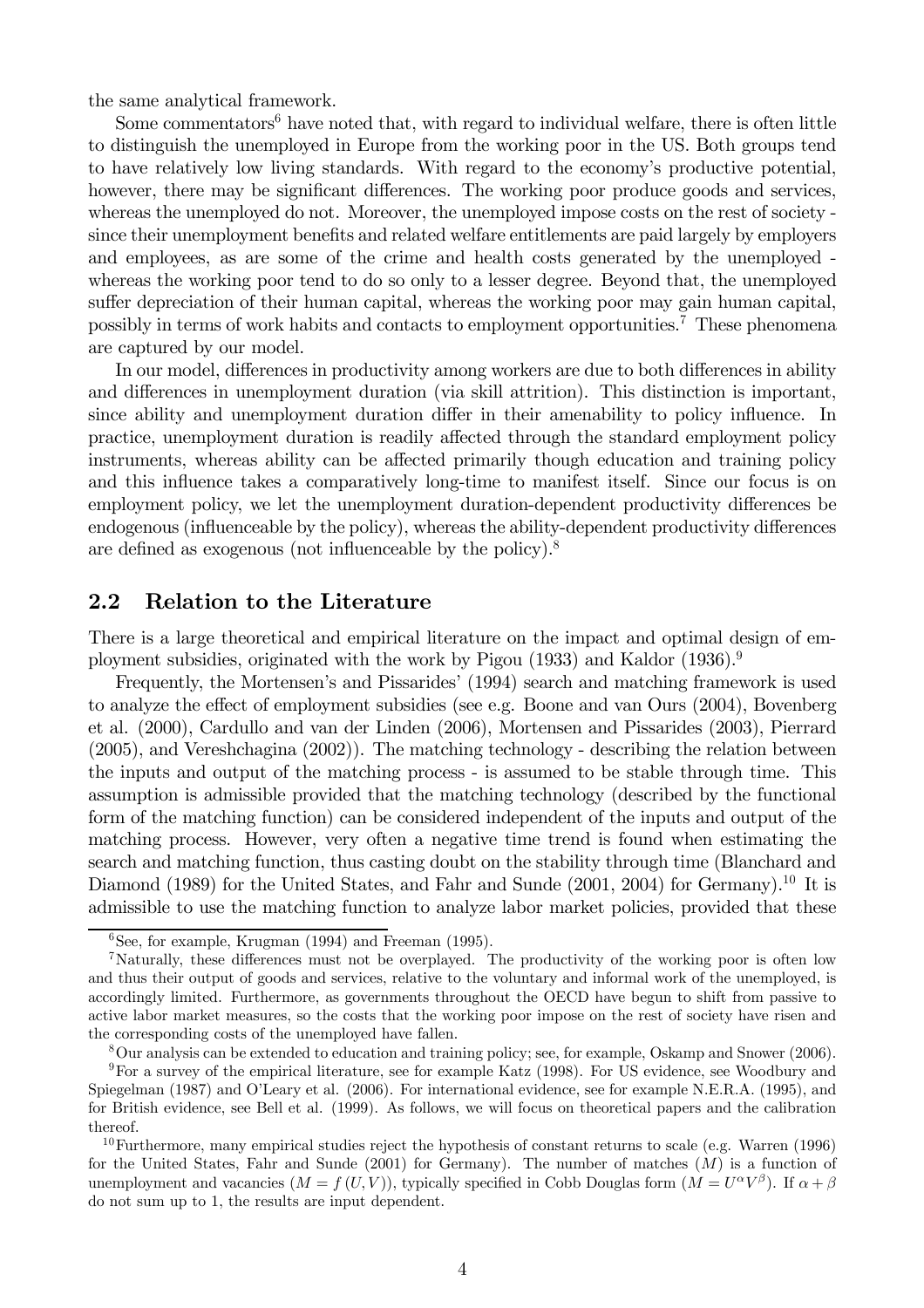policies have no significant influence on the matching process itself. However, we do not see a rationale why active labor market policies should not affect the matching process.

To prevent running afoul of the Lucas Critique, we do not take the aforementioned shortcut.11 Instead, we derive the policy effects in a microfounded way from the intertemporal maximization of economic agents and model their incentives explicitly. We give special emphasis to the firm side in our model since labor demand is the short side of the market in economies with stellar unemployment. The household side comes into play through the wage formation.

Many theoretical analyses are static and thus suffer from the serious drawback that they capture only short-run impact effects of employment policy.12 There are however good theoretical and empirical reasons to believe that longer-run effects are important, often more important than the short-run effects.<sup>13</sup> (There are various significant dynamic interconnections. For example, hiring in response to employment policy takes time and may have persistent effects since incumbent employees' probability of being retained generally exceeds the unemployed people's probability of being hired.) We explicitly capture the dynamic effects of subsidies by specifying the transition rates between employment and unemployment as a function of the employment incentives of the firm.

We contribute to the existing literature by considering, as noted, skills depending unemployment duration as well as on different levels of ability. This detailed grid allows us to analyze and contrast the effects of employment subsidies targeted at different skill classes under the criteria approximative welfare efficiency - explicitly taking the complete budgetary effects into account.14

This is in stark contrast to the existing literature which only considers a small subset of possible targets for employment subsidies. A large part examines the rationale and economic effects of subsidies for the low skilled (e.g., Phelps (1994, 1997a, 1997b), Drèze and Snessens (1997), and Oskamp and Snower  $(2006)$ <sup>15</sup>, while less attention has been given to subsidies to long-term unemployed workers (Hui and Trivedi (1986), Snower (1994), Vereshchagina (2002)).

We now proceed to present how these heterogeneities are modelled in our analytical framework.

## 3 The Model

We construct a Markov model of the labor market in which the dynamics of employment and unemployment is determined by transition probabilities among various labor market states. We derive these transition probabilities from optimization principles.

As noted, our model is meant to be both rich enough to capture unemployment-duration dependent and ability-dependent skills, but it also aims to be simple enough to generate straightforward, intuitively transparent, policy guidelines. Accordingly, our model involves some judicious compromises between analytical simplicity and the depiction of heterogeneous labor market behaviors.

<sup>&</sup>lt;sup>11</sup>Furthermore, in contrast to a big part of the search and matching literature, we use an endogenous job destruction rate. It can e.g. be expected that a wage subsidy reduces the firing rate, while a hiring subsidy does not do so. Omitting this feature would bias the results.

 $12$ See, e.g., Layard et al. (1991), pp. 490-492, and Snower (1994).

<sup>13</sup>Orszag and Snower (2000) have shown that the dynamic, long-run effects of employment subsidies, once the associated lagged adjustment processes have worked themselves out, differ from what may be expected in the short run.

<sup>&</sup>lt;sup>14</sup>Orszag and Snower (2003a and 2003b) pointed out the fact that the literature disregarded the complete impact of employment subsidies on the government budget constraint by requiring that aggregate payroll taxes finance aggregate employment subsidies and thereby ignoring the reduction of unemployment benefit payments, which result from reduced employment. In this paper we follow their line of reasoning.

<sup>15</sup>Mortensen and Pissarides (2003) analyze low wage and hiring subsidies, but do not take different unemployment durations into account.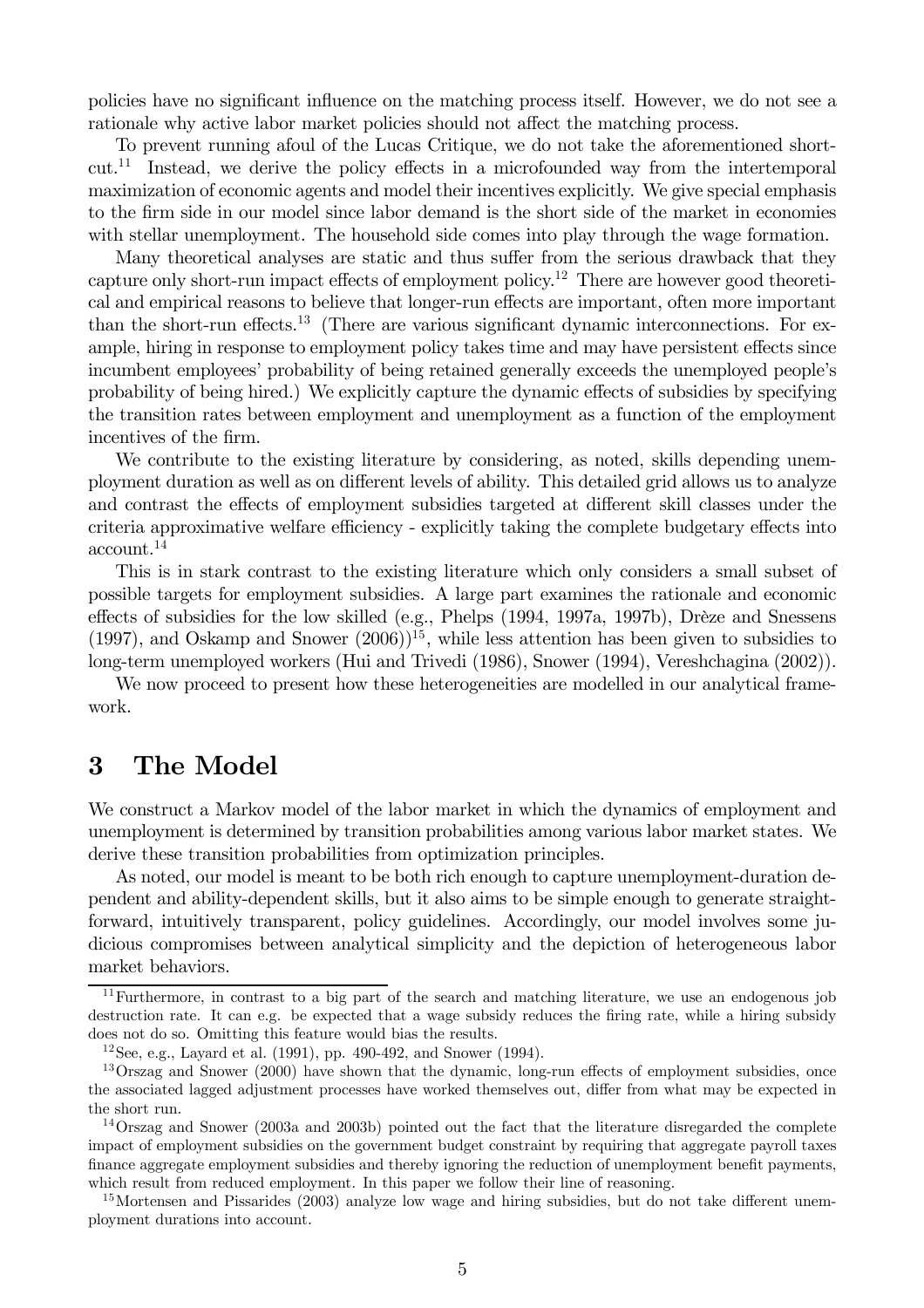Specifically, our model contains workers in three ability classes: low-ability, medium-ability and high-ability workers, denoted by  $\alpha = l, m, h$ , respectively. These ability classes can be interpreted as the exogenous component of skill differences, specifically, exogenous with respect to the employment policies under consideration in this paper. Within each ability class, there are workers in five labor market states:

- 1. the long-term unemployed  $(U^L)$ , who have been unemployed for more than a year (the period of analysis),
- 2. the *short-term unemployed*  $(U^S)$ , who have been unemployed up to one year,
- 3. the *primary entrants*  $(N^{E1})$ , who are short-term employed workers (employed up to one year) that were previously short-term unemployed,
- 4. the secondary entrants  $(N^{E2})$ , who are short-term employed workers that were previously long-term unemployed, and
- 5. the *insiders*  $(N<sup>I</sup>)$ , who are long-term employed, i.e. employed for more than a year.

We assume that insiders are more productive than primary entrants who, in turn, are more productive than secondary entrants. (The terms "primary" and "secondary" are taken from the literature on dual labor markets<sup>16</sup>, where workers in the primary sector are more productive than those in the secondary sector.) Our model describes labor market activity for workers in each ability class as a Markov process involving these five states. The transition probabilities among these states are derived from microeconomic foundations. As noted, we treat the ability classes as exogenous with respect to employment policy, and thus we assume that there are no transitions among these ability classes.17

In sum, workers in our model occupy three ability classes  $(\alpha = h, m, l, i.e.$  low, medium, and high ability) and three duration-dependent classes, if employed  $(d_n = I, E1, E2, i.e.$  insiders, primary entrants and secondary entrants), or two duration-dependent classes, if unemployed  $(d_u = S, L, i.e.$  short-term and long-term unemployed). We assume constant returns to labor. Let  $a_{\alpha}^{d_n}$  be the labor productivity of an employee in duration class  $d_n$  and ability class  $\alpha$ .<sup>18</sup> The firm faces a random cost  $\varepsilon_{\alpha,t}$ , which is iid across workers and time within the ability class  $\alpha$ . This cost may be interpreted as, say, an operating cost or a negative productivity shock. Its mean is normalized to zero and its cumulative distribution  $\Gamma_{\alpha}(\varepsilon_{\alpha})$  is time-invariant.

Agents in our model pursue the following sequence of decisions. First the government sets the income tax rate to ensure that its tax receipts are equal to its net budgetary allocation on employment subsidies. Second, wages are determined through bargaining. Third, the random operating costs are revealed and then employment decisions are made.

### 3.1 The Government Budget Constraint

For simplicity, our model considers only four instruments of government policy: (i) a payroll tax, with a tax rate  $\tau$ , (ii) an unemployment benefit  $b_{\alpha,t}$ , (iii) an employment subsidy, specifically a hiring voucher  $\sigma_{\alpha,t}^{d_u}$  targeted at workers of duration-dependend groups and ability-dependent groups or a wage subsidy  $\sigma_{\alpha,t}$  for employees of certain abilities  $\alpha$ , and (iv) the net allocation of government expenditures  $G_t$  to employment subsidies.

The government budget is given by

 $16$ See e.g. Dickens and Lang (1988).

<sup>&</sup>lt;sup>17</sup>With respect to training policy, these ability classes would become endogenous, as in Oskamp and Snower (2006).

 $18$ We follow the notational convention that only those variables have time subscripts that actually vary through time in our model.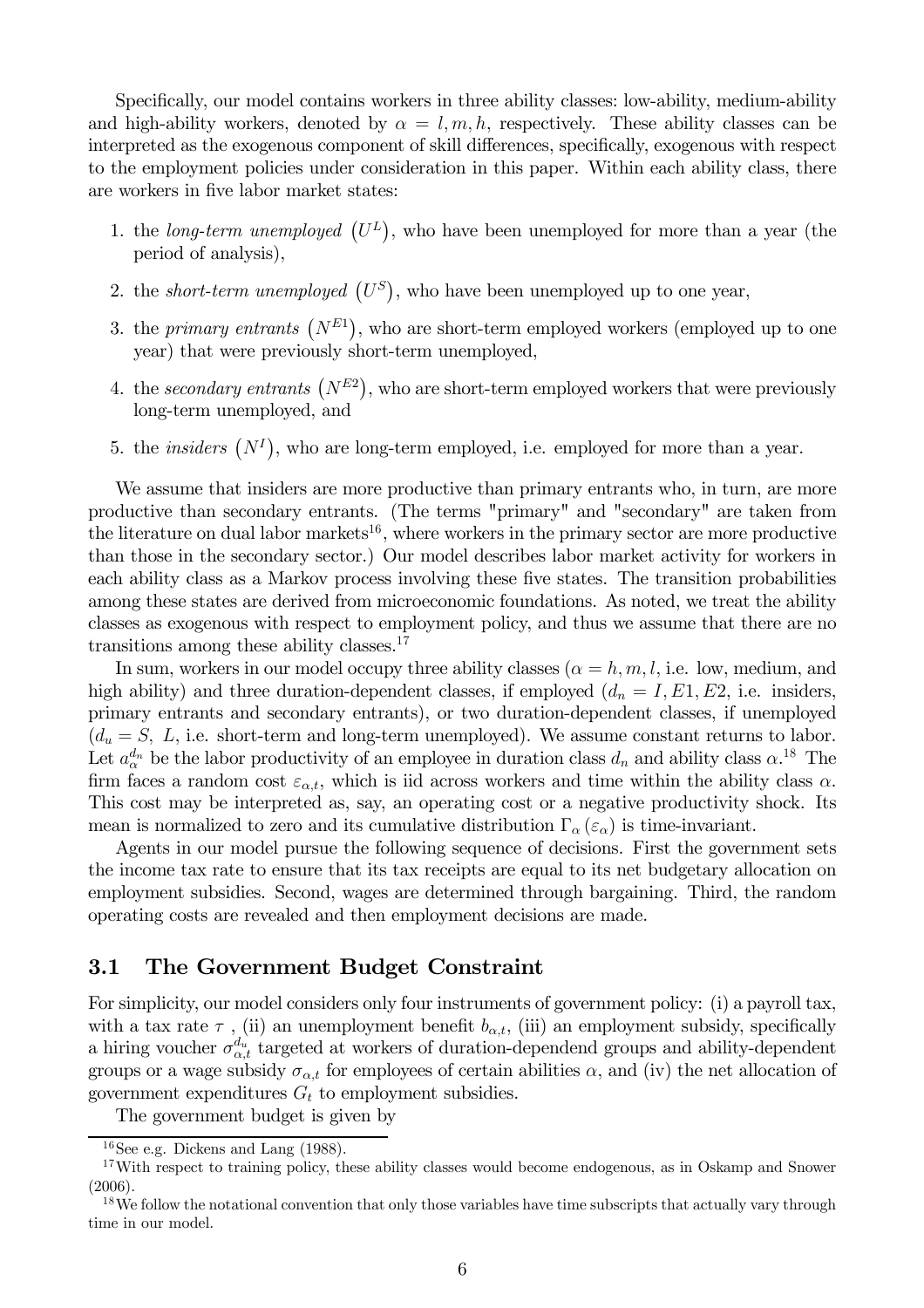$$
G_t + \sum_{\alpha} n_{\alpha,t} l_{\alpha} w_{\alpha,t} \tau = \sum_{\alpha} \sum_{d_u} u_{\alpha,t}^{d_u} l_{\alpha} b_{\alpha,t} + \sum_{\alpha} \sum_{d_u} \sigma_{\alpha,t}^{d_u} u_{\alpha,t}^{d_u} l_{\alpha} \eta_{\alpha,t}^{d_u} + \sum_{\alpha} \sigma_{\alpha,t} l_{\alpha} n_{\alpha,t} \tag{1}
$$

For simplicity, our model has only one tax: a proportional payroll tax paid by employed workers. This tax rate  $\tau$  balances the government budget in absence of subsidies (i.e.,  $\sigma_{\alpha,t} = \sigma_{\alpha,t}^{d_u} = 0$ and  $G_t = 0$ , thereby finances payments of the unemployment benefit  $b_{\alpha,t}$  to all short-term and long-term unemployed workers.

We take the net allocation of government expenditures  $G_t$  to employment subsidies as exogenously given. The gross allocation of government expenditures is equal to the total amount that the government spends on employment subsidies. If these subsidies create employment, then they generate subsidy-induced revenue for the government, by leading to a fall in the number of people requiring unemployment benefits and an increase in the number of people paying taxes. The *net* allocation of government expenditures  $G_t$  is equal to the gross allocation minus the subsidy-induced revenue.<sup>19</sup> When  $G_t = 0$ , the government budget on employment subsidies is balanced, employment subsidies are self-financing.

#### 3.2 Wage Determination

For simplicity, let the wage  $w_{\alpha}$  for each ability class  $\alpha$  be the outcome of a Nash bargain between the median insider of that ability class and her firm. The median insider faces no risk of dismissal at the negotiated wage.<sup>20</sup> The wage is renegotiated in each period t. Each worker has the following utility function:

$$
v_t(c) = c_t^{\xi},\tag{2}
$$

which depends positively on consumption  $c_t$ <sup>21</sup> Under bargaining agreement, the insider receives the wage  $w_{\alpha,t}(1-\tau)$ , where  $\tau$  is the payroll tax rate, and the firm receives the expected profit  $(a_{\alpha}^I - w_{\alpha,t})$  in each period t. Thus the expected present value of the insider's utility  $V_{\alpha,t}^I$  under bargaining agreement is

$$
V_{\alpha,t}^I = (w_{\alpha,t}(1-\tau))^{\xi} + \delta \left( \left(1 - \phi_{\alpha,t+1}\right) V_{\alpha,t+1}^I + \phi_{\alpha,t+1} V_{\alpha,t+1}^S \right) \tag{3}
$$

where  $\phi_{\alpha,t+1}$  is the firing rate and  $V_{\alpha,t+1}^S$  the expected present value of a short-term unemployed workers' returns. The expected present value of firm's returns under bargaining agreement are

$$
\Pi_{\alpha,t}^I = \left(a_{\alpha}^I - w_{\alpha,t} + \sigma_{\alpha}\right) + \delta\left(\left(1 - \phi_{\alpha,t+1}\right)\Pi_{\alpha,t+1}^I - \phi_{\alpha,t+1}f_{\alpha,t+1}\right) \tag{4}
$$

where  $f_{\alpha,t+1}$  are firing costs.

 $19$ Along these lines, the net allocation of government expenditures to employment subsidies can be calculated as  $G_t = \sum_{\alpha} \sum_{d_u} \sigma_{\alpha,t}^{d_u} u_{\alpha,t}^{d_u} l_{\alpha} \eta_{\alpha,t}^{d_u} + \sum_{\alpha} \sigma_{\alpha,t} l_{\alpha} n_{\alpha,t} - \left(\Delta_t \sum_{\alpha} n_{\alpha,t} l_{\alpha} w_{\alpha,t} \tau_t - \Delta_t \sum_{\alpha} \sum_{d_u} u_{\alpha,t}^{d_u} l_{\alpha} b_{\alpha,t}\right)$ , where  $\Delta_t$ denotes the change in the respective revenue/expenditure.

 $20$ These assumptions are made merely for analytical convenience; various other assumptions would lead to similar results. For example, we could assume that the wage in each sector is determined through bargaining between an insider and her firm in that sector, and that the trapped workers have a higher replacement ratio than the primary workers. The net replacement rates (unweighted average across six family types) of workers with 67, 100, and 150 percent of average productivity are 78.25, 68.25, and 64.67 percent, respectively (see Appendix A.2.1, OECD (2006)).

Alternatively, the wage could be determined through bargaining between the firm and a sector-specific or economy-wide union that represents the senior workers (i.e. workers who do not face a risk of dismissal at the bargained wage). Finally, the wage could be the outcome of a bargain between the firm and the marginal worker, or between the firm an a union representing all employees. In this last case, the insiders' objective in the bargain will depend on their retention rate.

 $^{21}$ In our model, for simplicity, workers consume all their income.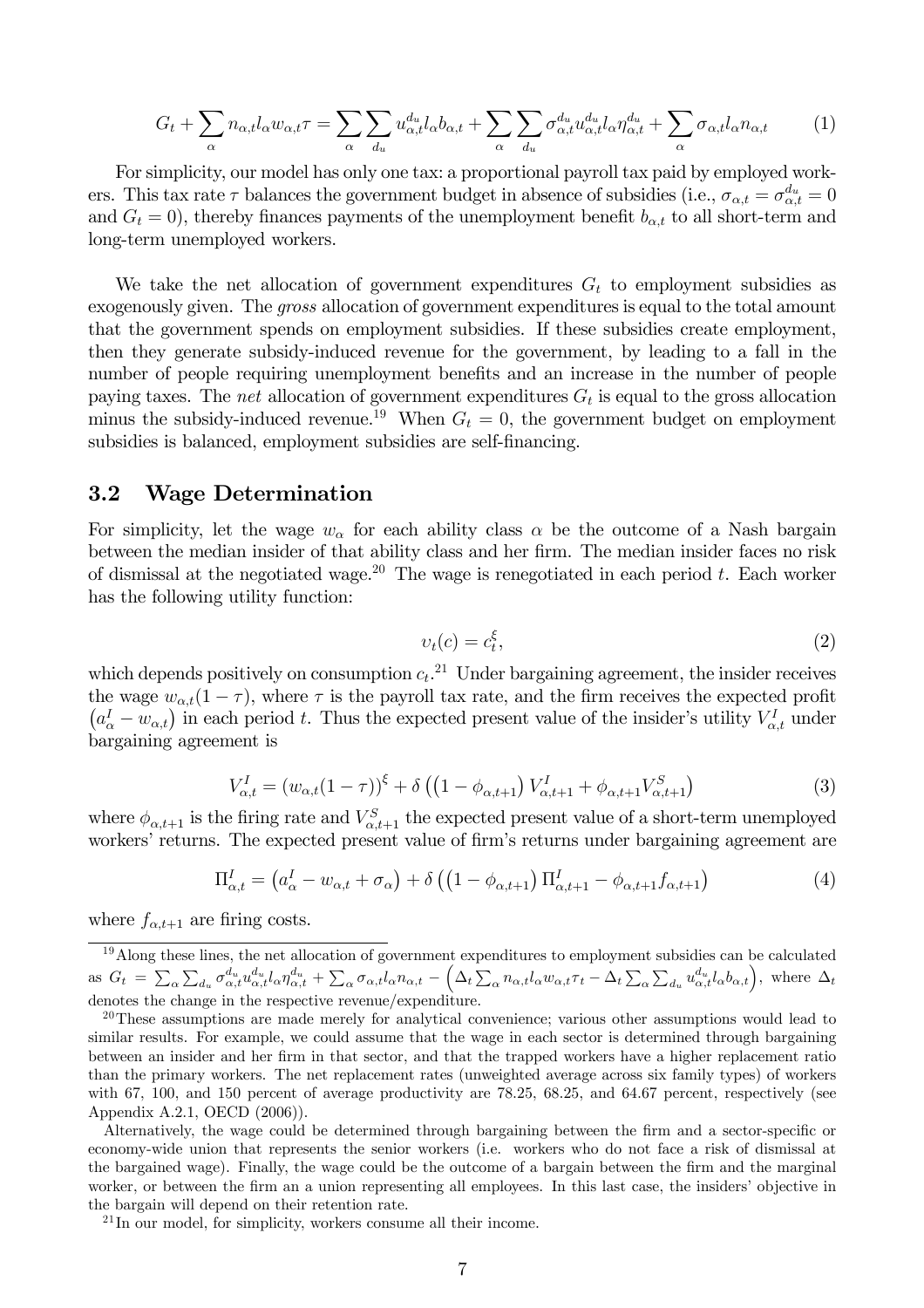Under disagreement, the insider's fallback income is  $b_{\alpha,t}$ , assumed for simplicity to be equal to the unemployment benefit. The firm's fallback profit is  $-f_{\alpha,t}$ , i.e. during disagreement the insider imposes the maximal cost on the firm (e.g. through strike, work-to-rule, sabotage) short of inducing dismissal. Assuming that disagreement in the current period does not affect future returns, the present values of utility under disagreement for the insider are

$$
V_{\alpha,t}^{I} = (b_{\alpha,t})^{\xi} + \delta \left( \left( 1 - \phi_{\alpha,t+1} \right) V_{\alpha,t+1}^{I} + \phi_{\alpha,t+1} V_{\alpha,t+1}^{S} \right)
$$
(5)

and for the firm are

$$
\Pi_{\alpha,t}^{\prime I} = -f_{\alpha,t} + \delta \left( \left( 1 - \phi_{\alpha,t+1} \right) \Pi_{\alpha,t+1}^{I} - \phi_{\alpha,t+1} f_{\alpha,t+1} \right) \tag{6}
$$

Thus, the insider's bargaining surplus is

$$
V_{\alpha,t}^{I} - V_{\alpha,t}^{'I} = (w_{\alpha,t}(1-\tau))^{\xi} + \delta \left( \left(1 - \phi_{\alpha,t+1}\right) V_{\alpha,t+1}^{I} + \phi_{\alpha,t+1} V_{\alpha,t+1}^{S} \right) - (b_{\alpha,t})^{\xi} - \delta \left( \left(1 - \phi_{\alpha,t+1}\right) V_{\alpha,t+1}^{I} + \phi_{\alpha,t+1} V_{\alpha,t+1}^{S} \right) = (w_{\alpha,t}(1-\tau))^{\xi} - (b_{\alpha,t})^{\xi}
$$
(7)

and the firm's surplus is

$$
\Pi_{\alpha,t}^{I} - \Pi_{\alpha,t}^{\prime I} = \begin{pmatrix} a_{\alpha}^{I} - w_{\alpha,t} + \sigma_{\alpha} \end{pmatrix} + \delta \left( \left( 1 - \phi_{\alpha,t+1} \right) \Pi_{\alpha,t+1}^{I} - \phi_{\alpha,t+1} f_{\alpha,t+1} \right) -
$$

$$
\begin{pmatrix} -f_{\alpha,t} + \delta \left( \left( 1 - \phi_{\alpha,t+1} \right) \Pi_{\alpha,t+1}^{I} - \phi_{\alpha,t+1} f_{\alpha,t+1} \right) \end{pmatrix}
$$

$$
= a_{\alpha}^{I} - w_{\alpha,t} + \sigma_{\alpha} + f_{\alpha,t} \tag{8}
$$

The negotiated wage maximizes the Nash product  $(\Lambda)$ :

$$
\Lambda = \left( \left( w_{\alpha,t} (1 - \tau) \right)^{\xi} - \left( b_{\alpha,t} \right)^{\xi} \right)^{\gamma} \left( a_{\alpha}^{I} - w_{\alpha,t} + \sigma_{\alpha} + f_{\alpha,t} \right)^{1 - \gamma}, \tag{9}
$$

where  $\gamma$  represents the bargaining strength of the insider relative to the firm. Thus, the following relationship holds:

$$
(1-\gamma)\left(\left[w_{\alpha,t}\left(1-\tau\right)\right]^\xi - b_{\alpha,t}^\xi\right) = \gamma\xi\left[w_{\alpha,t}\left(1-\tau\right)\right]^{\xi-1}\left(a_\alpha^I - w_{\alpha,t} + \sigma_\alpha + f_{\alpha,t}\right)(1-\tau). \tag{10}
$$

In the labor market equilibrium, let firing costs be proportional to the wage,  $f_{\alpha,t} = \rho w_{\alpha,t}$ , and the unemployment benefit be proportional to the wage as well,  $b_{\alpha,t} = \beta_\alpha (1 - \tau) w_{\alpha,t}$ , where  $\beta_{\alpha}$  is the net replacement ratio. Then the negotiated wage is

$$
w_{\alpha} = \frac{\gamma \xi}{\left[ (1 - \gamma) \left( 1 - \beta_{\alpha}^{\xi} \right) + \gamma \xi \left( 1 - \rho \right) \right]} \left( a_{\alpha}^{I} + \sigma_{\alpha} \right)
$$
(11)

Since the wage is renegotiated in each period, the present value in period  $t$  is independent of the present value in period  $t + 1$ .

### 3.3 Transitions Among Labor Market States

The transitions among the labor market states are summarized in Figure  $(1).^{22}$  For analytical simplicity, we choose to describe these transitions in terms of a small number of transition variables.

The short-term unemployed  $(U^S)$  are hired with probability  $\eta^S$  and then become primary entrants  $(N^{E1})$ ; with probability  $(1 - \eta^S)$  they remain unemployed and then join the longterm unemployed  $(U^L)$ , thereby losing productivity. The long-term unemployed are hired with probability  $\eta^L$  and then become secondary entrants  $(N^{E2})$ ; with probability  $(1 - \eta^L)$  they remain long-term unemployed.

<sup>&</sup>lt;sup>22</sup>To simplify notation, we suppress the subscripts refering to ability ( $\alpha$ ) and time (t) in this figure, e.g. short-term unemployment  $(d_u = S)$  is written as  $U^S$  rather than  $U^S_{\alpha,t}$ .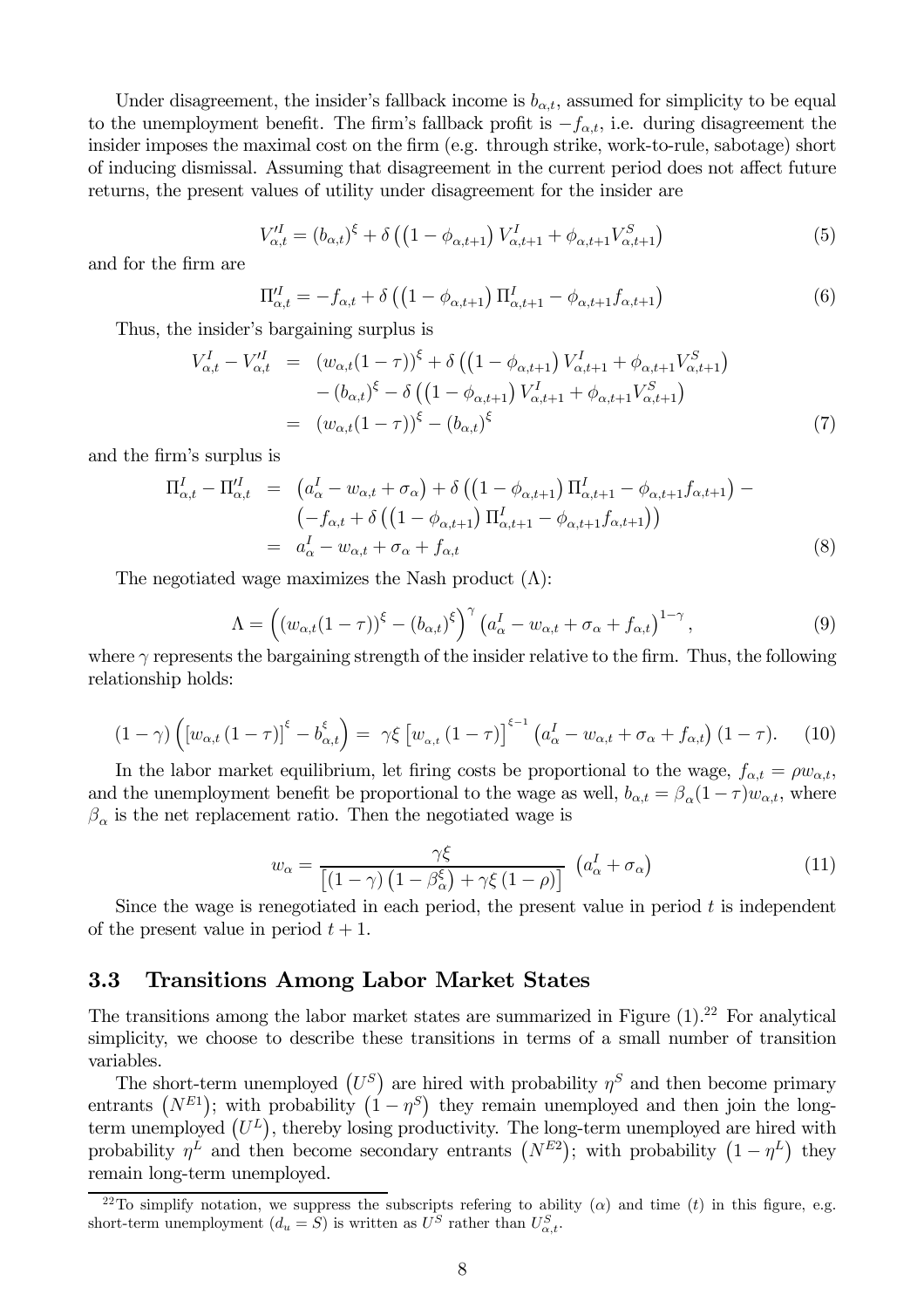

Figure 1: Transitions among Labor Market States

At the end of a period, the primary entrants turn into insiders  $(N<sup>I</sup>)$ , and thereby gain productivity. As insiders, they lose their jobs with probability  $\phi$  and then become primary entrants; with probability  $(1 - \phi)$  they are retrained.<sup>23</sup> The same holds for the secondary entrants: they, too, turn into insiders, who have a  $\phi$  chance of losing their jobs and a  $(1 - \phi)$ chance of retaining them.24

In short, human capital depreciates with the duration of unemployment and appreciates with the duration of employment.

Thus the labor market system for each ability group a in period t may be described as follows:

$$
S_{\alpha,t} = T_{\alpha,t} S_{\alpha,t-1} \tag{12}
$$

where  $S_t$  is a vector of the labor market states:

$$
S_{\alpha,t} = \left(N_{\alpha,t}^I, N_{\alpha,t}^{E1}, N_{\alpha,t}^{E2}, U_{\alpha,t}^S, U_{\alpha,t}^L\right)'
$$
\n(13)

and  $T_{\alpha,t}$  is a Markov matrix of transition probabilities:

$$
T_{\alpha,t} = \begin{pmatrix} 1 - \phi_{\alpha,t} & (1 - \phi_{\alpha,t}) & (1 - \phi_{\alpha,t}) & 0 & 0 \\ 0 & 0 & 0 & \eta_{\alpha,t}^S & 0 \\ 0 & 0 & 0 & 0 & \eta_{\alpha,t}^L & 0 \\ \phi_{\alpha,t} & \phi_{\alpha,t} & \phi_{\alpha,t} & 0 & 0 \\ 0 & 0 & 0 & (1 - \eta_{\alpha,t}^S) & (1 - \eta_{\alpha,t}^L) \end{pmatrix} \tag{14}
$$

We now proceed to derive the transition probabilities from microeconomic foundations.

#### 3.4 Hiring and Firing

First consider the *firing rate*  $\phi_{\alpha}$  *for insiders.* An insider is associated with the wage  $w_{\alpha}$  and the firing cost  $f_{\alpha}$ . Let the time discount factor be  $\delta$ . Recalling that the insider's productivity

<sup>&</sup>lt;sup>23</sup>Entrants turn into insiders at the end of a period. In case they are fired at the beginning of the next period these entrants have been insiders just for an instant. That is the reason why for expositional convenience in figure 1 we let entrants become insiders only if retained.

<sup>&</sup>lt;sup>24</sup>Since all employed workers have the same productivity once they have been employed for a period (and thus, if they are retained, will become insiders in the next period), they all face the same firing probability  $\phi$ .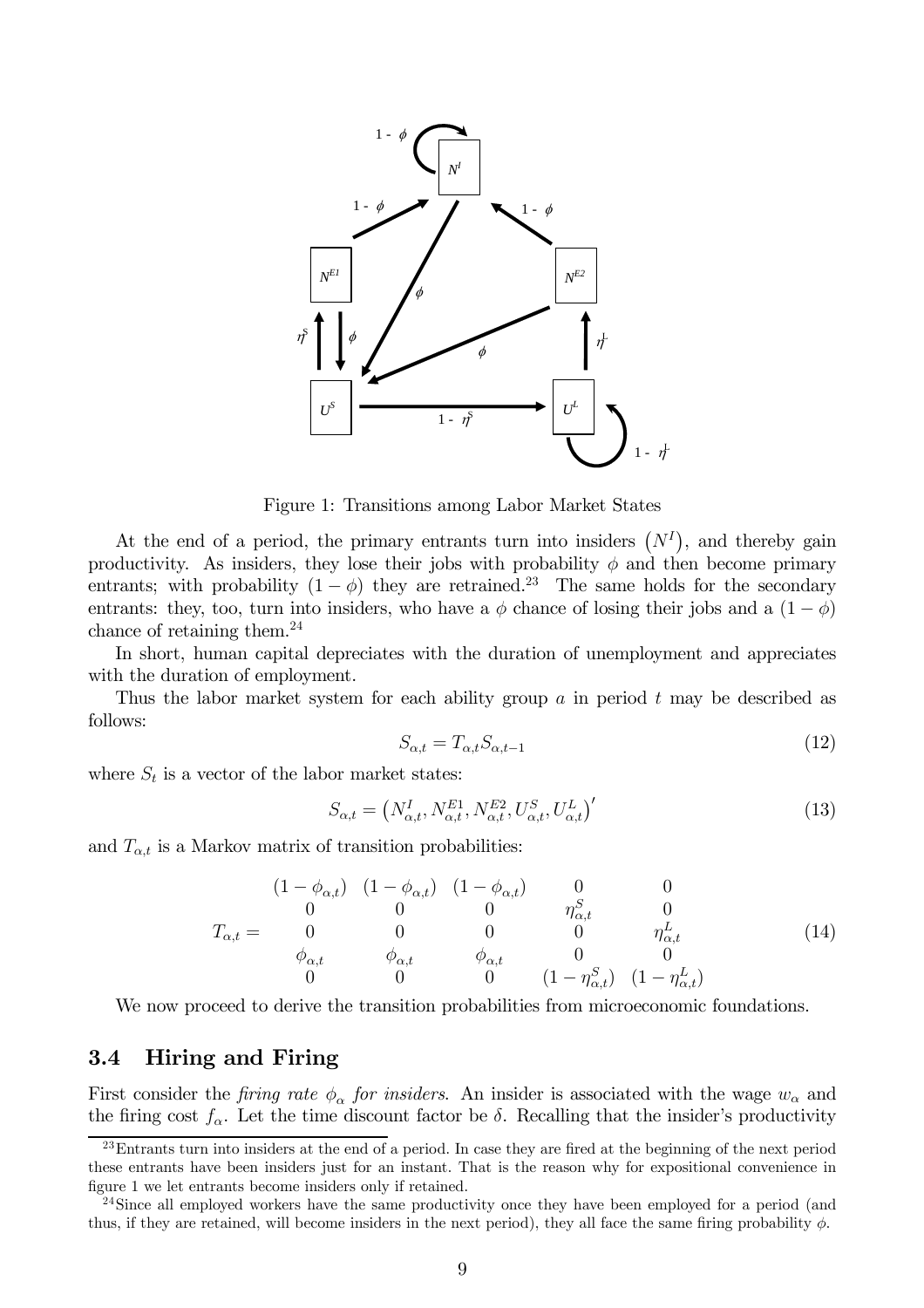is  $a^I_\alpha$  and a wage subsidy for a worker with ability  $\alpha$  is  $\sigma_\alpha$ , the expected present value of profit generated by an insider, after the random cost  $\varepsilon_{\alpha,t}$  at time t is observed, is<sup>25</sup>

$$
\pi_{\alpha,t}^I = \left(a_{\alpha}^I - w_{\alpha} - \varepsilon_{\alpha,t} + \sigma_{\alpha}\right) + \sum_{i=t+1}^{\infty} \delta^i \left[ \left(1 - \phi_{\alpha}\right)^i \left(a_{\alpha}^I - w_{\alpha} + \sigma_{\alpha}\right) - \phi_{\alpha} f_{\alpha} \left(1 - \phi_{\alpha}\right)^{i-1} \right], \quad (15)
$$

so that

$$
\pi_{\alpha,t}^I = \frac{a_{\alpha}^I - w_{\alpha} + \sigma_{\alpha} - \delta \phi_{\alpha} f_{\alpha}}{1 - \delta (1 - \phi_{\alpha})} - \varepsilon_{\alpha,t}
$$
\n(16)

The expected incentive to retain the insider  $(\nu_{\alpha}^{I})$  is defined as the difference between the expected profit from retaining the insider  $\left(\frac{a_{\alpha}^{I} - w_{\alpha} + \sigma_{\alpha} - \delta \phi_{\alpha} f_{\alpha}}{1 - \delta (1 - \phi_{\alpha})}\right)$  $1-\delta(1-\phi_\alpha)$ ) and the expected profit from firing him  $(-f_{\alpha})$ , i.e. this *insider retention incentive* is

$$
\nu_{\alpha}^{I} = \frac{a_{\alpha}^{I} - w_{\alpha} + \sigma_{\alpha} - \delta\phi_{\alpha}f_{\alpha}}{1 - \delta\left(1 - \phi_{\alpha}\right)} + f_{\alpha} \tag{17}
$$

An insider is fired in period t when the realized value of the random cost  $\varepsilon_{\alpha,t}$  is greater than the insider employment incentive:<sup>26</sup>  $\varepsilon_{\alpha,t} > \nu_{\alpha}^I$ . Since the cumulative distribution of the operating cost is  $\Gamma_{\alpha}(\varepsilon_{\alpha,t})$ , the insider's firing rate is

$$
\phi_{\alpha} = 1 - \Gamma_{\alpha} \left( \nu_{\alpha}^{I} \right) \tag{18}
$$

Next consider the *hiring rate*  $\eta_{\alpha}^{S}$  *for short-term unemployed workers*. The expected present value of profit generated by a *primary entrant* (a worker who has been hired after being shortterm unemployed), after the random cost  $\varepsilon_{\alpha,t}$  at time t is observed, is

$$
\pi_{\alpha,t}^{E1} = \left(a_{\alpha}^{E1} - w_{\alpha} - \varepsilon_{\alpha,t} - h_{\alpha} + \sigma_{\alpha} + \sigma_{\alpha}^{S}\right) + \sum_{i=t+1}^{\infty} \delta^{i} \left(\left(1 - \phi_{\alpha}\right)^{i} \left(a_{\alpha}^{I} - w_{\alpha} + \sigma_{\alpha}\right) - \phi_{\alpha} f_{\alpha} (1 - \phi_{\alpha})^{i-1}\right),\tag{19}
$$

so that

$$
\pi_{\alpha,t}^{E1} = a_{\alpha}^{E1} - w_{\alpha} - \varepsilon_{\alpha,t} - h_{\alpha} + \sigma_{\alpha} + \sigma_{\alpha}^{S} + \frac{\delta (1 - \phi_{\alpha}) (a_{\alpha}^{I} - w_{\alpha} + \sigma_{\alpha}) - \phi_{\alpha} f_{\alpha} \delta}{1 - \delta (1 - \phi_{\alpha})},
$$
(20)

where  $\sigma_{\alpha}^{S}$  is a hiring voucher for a short-term unemployed worker with ability  $\alpha^{27}$ 

The expected incentive to hire a short-term unemployed worker  $(\nu_{\alpha}^S)$  is defined as the difference between the expected profit from employing the primary entrant and the expected profit from not doing so (i.e. zero). Thus the short-term unemployed hiring incentive is

$$
\nu_{\alpha}^{S} = a_{\alpha}^{E1} - w_{\alpha} - h_{\alpha} + \sigma_{\alpha} + \sigma_{\alpha}^{S} + \frac{\delta (1 - \phi_{\alpha}) (a_{\alpha}^{I} - w_{\alpha} + \sigma_{\alpha}) - \phi_{\alpha} f_{\alpha} \delta}{1 - \delta (1 - \phi_{\alpha})}
$$
(21)

<sup>&</sup>lt;sup>25</sup>In the first period, profit is  $(a^I_\alpha - w_\alpha - \varepsilon_{\alpha,t} + \sigma_\alpha)$ ; in the second period, the insider is retained with probability  $(1 - \phi_{\alpha})$  and then generates an expected profit of  $a_{\alpha}^I - w_{\alpha} + \sigma_{\alpha}$ , and the insider is fired with a probability of  $\phi_{\alpha}$  and then generates a firing cost of  $f_{\alpha}$ ; and so on.

 $26E$ quivalently, the insider is fired when the profit from retaining the insider is less than the firing cost:  $\frac{a_{\alpha}^{I} - w_{\alpha} + \sigma_{\alpha} - \delta \phi_{\alpha} f_{\alpha}}{1 - \delta (1 - \phi_{\alpha})} - \varepsilon_{\alpha,t} < f_{\alpha}.$ 

<sup>&</sup>lt;sup>27</sup>Clearly, a wage subsidy raises current and expected future expected profits of all employees of the respective ability and thus, raises the hiring rates as well as lowers the firing rate. A hiring voucher, however, affects only the current period profit of the respectively subsidised entrant and thereby her respective hiring rate. For the influence of the subsidies in the linearized model see Appendix A.1.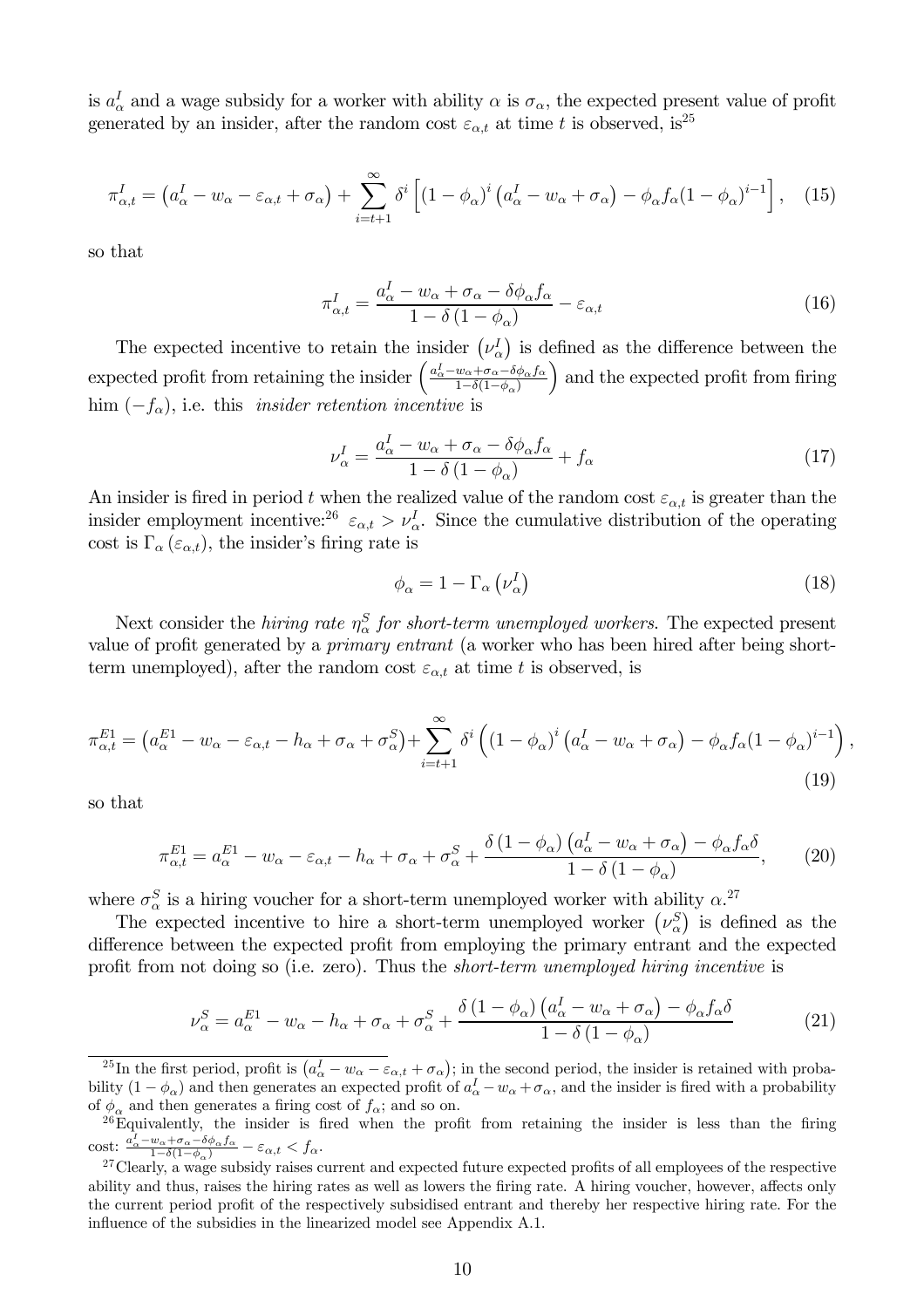A primary entrant is hired in period t when the realized value of the random cost  $\varepsilon_{\alpha,t}$  is less than the primary entrant hiring incentive:<sup>28</sup>  $\varepsilon_{\alpha,t} < \nu_{\alpha}^S$ . Thus the hiring rate for short-term unemployed is

$$
\eta_{\alpha}^{S} = \Gamma_{\alpha} \left( \nu_{\alpha}^{S} \right) \tag{22}
$$

Finally, consider the *hiring rate*  $\eta_{\alpha}^{L}$  *for the long-term unemployed*. The expected present value of profit generated by a secondary entrant (a worker who has been hired after being long-term unemployed), after the random cost  $\varepsilon_{\alpha,t}$  at time t is observed, is

$$
\pi_{\alpha,t}^{E2} = a_{\alpha}^{E2} - w_{\alpha} - \varepsilon_{\alpha,t} - h_{\alpha} + \sigma_{\alpha} + \sigma_{\alpha}^{L} + \frac{\delta (1 - \phi_{\alpha}) (a_{\alpha}^{I} - w_{\alpha} + \sigma_{\alpha}) - \phi_{\alpha} f_{\alpha} \delta}{1 - \delta (1 - \phi_{\alpha})}
$$
(23)

, where  $\sigma_{\alpha}^{L}$  is a hiring voucher for a long-term unemployed worker with ability  $\alpha$ . The expected incentive to hire a long-term unemployed  $(\nu_{\alpha}^L)$  is defined as the difference between the expected profit from employing the secondary entrant and the expected profit from not doing so (i.e. zero). Thus the long-term unemployed hiring incentive is

$$
\nu_{\alpha}^{L} = a_{\alpha}^{E2} - w_{\alpha} - h_{\alpha} + \sigma_{\alpha} + \sigma_{\alpha}^{L} + \frac{\delta (1 - \phi_{\alpha}) (a_{\alpha}^{I} - w_{\alpha} + \sigma_{\alpha}) - \phi_{\alpha} f_{\alpha} \delta}{1 - \delta (1 - \phi_{\alpha})}
$$
(24)

A secondary entrant is hired in period t when the realized value of the random cost  $\varepsilon_{\alpha,t}$  is less than the secondary entrant hiring incentive:<sup>29</sup>  $\varepsilon_{\alpha,t} < \nu_{\alpha}^L$ . Thus the hiring rate for long-term unemployed workers is

$$
\eta_{\alpha}^{L} = \Gamma_{\alpha} \left( \nu_{\alpha}^{L} \right) \tag{25}
$$

#### 3.5 Employment and Unemployment

The change in employment in each ability group  $(\Delta N_{\alpha,t})$  is the difference between the outflow from the unemployment pool  $(\eta_{\alpha,t}^S U_{\alpha,t-1}^S + \eta_{\alpha,t}^L U_{\alpha,t-1}^L)$  and the outflow from the employment pool  $(\phi_{\alpha,t}N_{\alpha,t-1})$  of that ability group:  $\Delta N_{\alpha,t} = \eta_{\alpha,t}^S U_{\alpha,t-1}^S + \eta_{\alpha,t}^L U_{\alpha,t-1}^L - \phi_{\alpha,t} N_{\alpha,t-1}$ . Assuming a constant labour force  $L_{\alpha}$  in each ability class and defining the employment rate to be  $n_{\alpha,t}$  $N_{\alpha,t}/L_{\alpha,t}$ , we obtain the following employment dynamics equation:<sup>30</sup>

$$
n_{\alpha,t} = \eta_{\alpha,t}^S u_{\alpha,t-1}^S + \eta_{\alpha,t}^L u_{\alpha,t-1}^L + \left(1 - \phi_{\alpha,t}\right) n_{\alpha,t-1}
$$
\n
$$
(26)
$$

The long-term unemployed comprise those workers who were either short- or long-term unemployed in the previous period and who have not been hired in the current period. Thus the long-run unemployment dynamics equation is

$$
u_{\alpha,t}^L = (1 - \eta_{\alpha,t}^S) u_{\alpha,t-1}^S + (1 - \eta_{\alpha,t}^L) u_{\alpha,t-1}^L
$$
 (27)

The short-term unemployment rate is the difference between the aggregate unemployment rate and the long-term unemployment rate:

$$
u_{\alpha,t}^S = 1 - n_{\alpha,t} - u_{\alpha,t}^L \tag{28}
$$

 $^{28}$ Equivalently, the primary entrant is hired when the profit from employing this worker is greater than than the hiring cost:  $a_{\alpha}^{E_1} - w_{\alpha} - \varepsilon_{\alpha,t} + \sigma_{\alpha} + \sigma_{\alpha}^S + \frac{\delta(1-\phi_{\alpha})(a_{\alpha}^T - w_{\alpha} + \sigma_{\alpha}) - \delta\phi_{\alpha}f_{\alpha}}{1 - \delta(1-\phi_{\alpha})} > h_{\alpha}$ .

 $^{29}$ Equivalently, the secondary entrant is hired when the profit from employing this worker is greater than than the hiring cost:  $a_{\alpha}^{E2} - w_{\alpha} - \varepsilon_{\alpha,t} + \sigma_{\alpha} + \sigma_L \frac{\delta (1-\phi_{\alpha})(a_{\alpha}^{E2} - w_{\alpha} + \sigma_{\alpha}) - \delta \phi_{\alpha} f_{\alpha}}{1 - \delta (1 - \phi_{\alpha})} > h_{\alpha}$ <sup>30</sup>Note that  $\Delta n_{\alpha,t} = \eta_{\alpha,t}^S (1 - n_{\alpha,t-1}^S) + \eta_{\alpha,t}^L (1 - n_{\alpha,t-1}^L) - \phi_{\alpha,t}^{\alpha,t} n_{\alpha,t-1}.$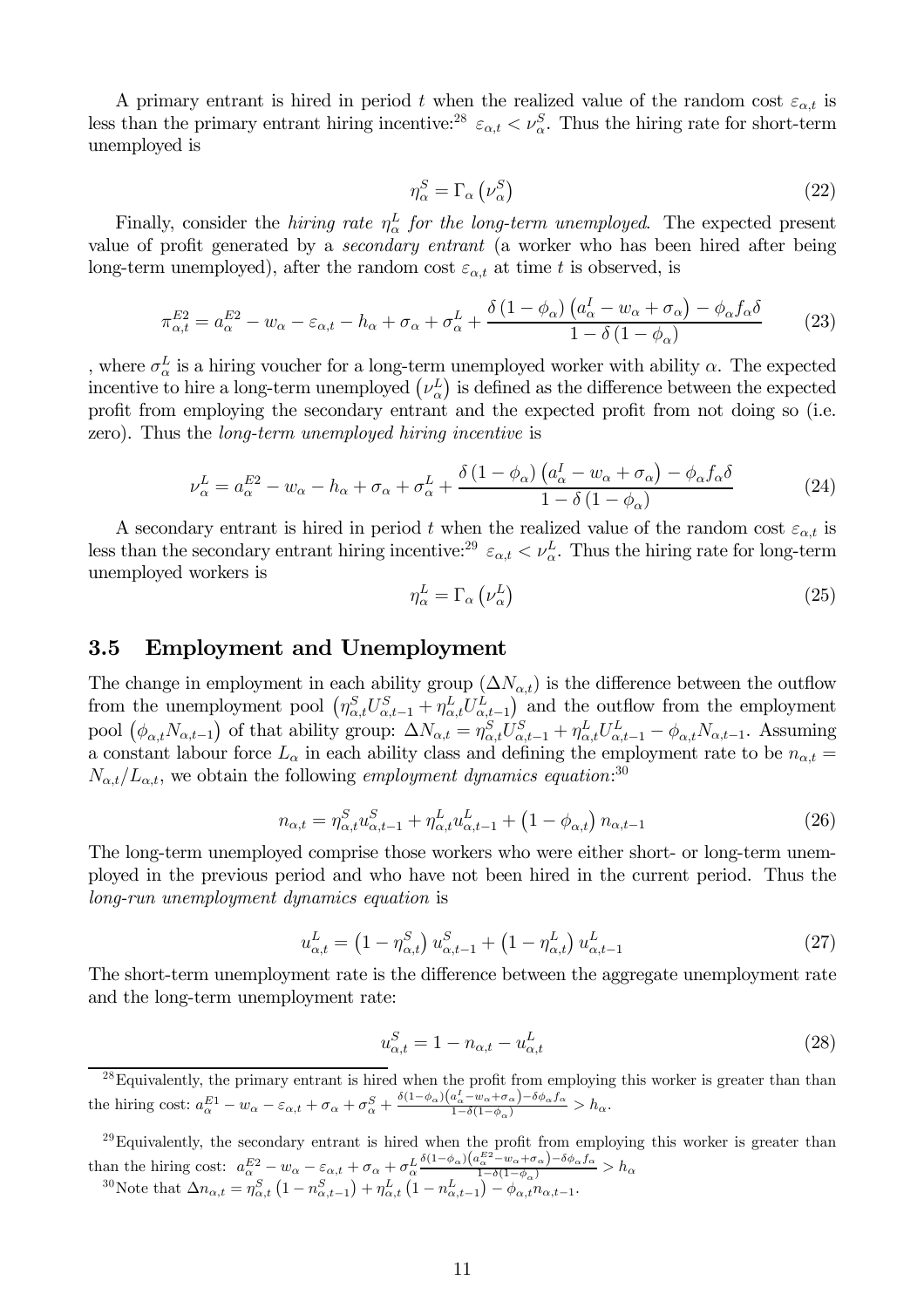### 3.6 The Labor Market Equilibrium

The labor market equilibrium is the solution of the system comprising

- employment and unemployment dynamic equations (26), (27) and (28),
- $\bullet$  the government budget constraint, equation (1),
- the firing and hiring rates, equations  $(18)$ ,  $(22)$ ,  $(25)$ , and
- $\bullet$  the wage equation (11).

We now proceed to calibrate the model above for German data and compare the effectiveness of alternatively targeted employment subsidies in terms of AWE. We will proceed as follows: first, the calibration, then an intuitive analysis of the effective policy design and then, the numerical results. In a further step, by relaxing the self-financing constraint, i.e. with a given positive net allocation of government expenditure to the policy, we compare the performance of our different subsidies in a marginal exercise beyond the approximately welfare efficient subsidy.

## 4 Evaluation of Employment Subsidies

### 4.1 Calibration

The period of analysis is one year. The interest rate  $r$  is set at  $4\%$  per year, which corresponds to the average real interest rate in the OECD over the last four decades, and we set  $\delta = \frac{1}{1+r}$ . For simplicity, we begin by choosing a utility parameter  $\xi = 1$ ; later we also show results for  $\xi = 0.5^{31}$ 

Firing costs and hiring costs are set proportional to 60 percent  $(f_{\alpha} = \rho w_{\alpha}$  with  $\rho = 0.6$ ) and 10 percent  $(h_{\alpha} = \mu w_{\alpha}$  with  $\mu = 0.1$ ) of the the labor costs respectively (Chen and Funke (2003)). The net replacement rates  $\beta_{\alpha}$  are set to 78.25 percent for low-ability, 68.25 percent for medium-ability, and  $64.67$  percent for high-ability workers (OECD  $(2006)$ ).<sup>32</sup> The tax-rate  $\tau$  that balances the government's budget in the absence of subsidies amounts to 0.069.

Keane and Wolpin (1997) estimated rates of skill depreciation during unemployment: white collar workers lose about 30 percent of their skills after being unemployed for one year, whereas the number is about 10 percent for blue collar workers.<sup>33</sup> In Ljungqvist and Sargent  $(1998)$ the rate of depreciation of skills during unemployment is twice the rate of accumulation.<sup>34</sup> In line with these studies we assume an insider productivity advantage is 10 percent and a skill depreciation of 20 percent of the respective productivity due to long-term unemployment.

Table  $(1)^{35}$  shows the percentage values for Germany for the three ability classes of the relevant variables of the employment dynamics equations. The percentage share of the labour force  $l_{\alpha}$  for each ability class for Germany (2002) is taken from OECD (2005a), the respective aggregate unemployment rates for Germany (2002)  $u_{\alpha,0}$  from OECD (2005b, 2005c). The actual hiring rates for 1996 of each ability and duration group  $\eta_{\alpha,0}^S$  and  $\eta_{\alpha,0}^L$  are taken from Wilke's (2005) Kaplan-Meier functions for Germany. According to OECD (2005b, 2005d) the average share of long-term unemployment  $(u_{\alpha,0}^L/u_{\alpha,0})$  is around 50 percent and similar across all ability

<sup>&</sup>lt;sup>31</sup>For the latter, we have decreasing marginal utility of consumption. Thus, in the aggregated welfare function a bigger weight is given to an improvement of low ability workers' income (being closer to Rawlsian welfare).

<sup>32</sup>See Appendix A.2.1 for a description of the calculation of these rates.

 $33$ See Keane and Wolpin (1997), p. 500.

 $34$ See Ljungqvist and Sargent (1998), p. 527.

 $35$ Note that variables with subscript "0" denote the value at the "old" steady state, i.e. before any policy exercise, while variables with subscript "new" denote the new steady state after the policy exercise shows its full effects.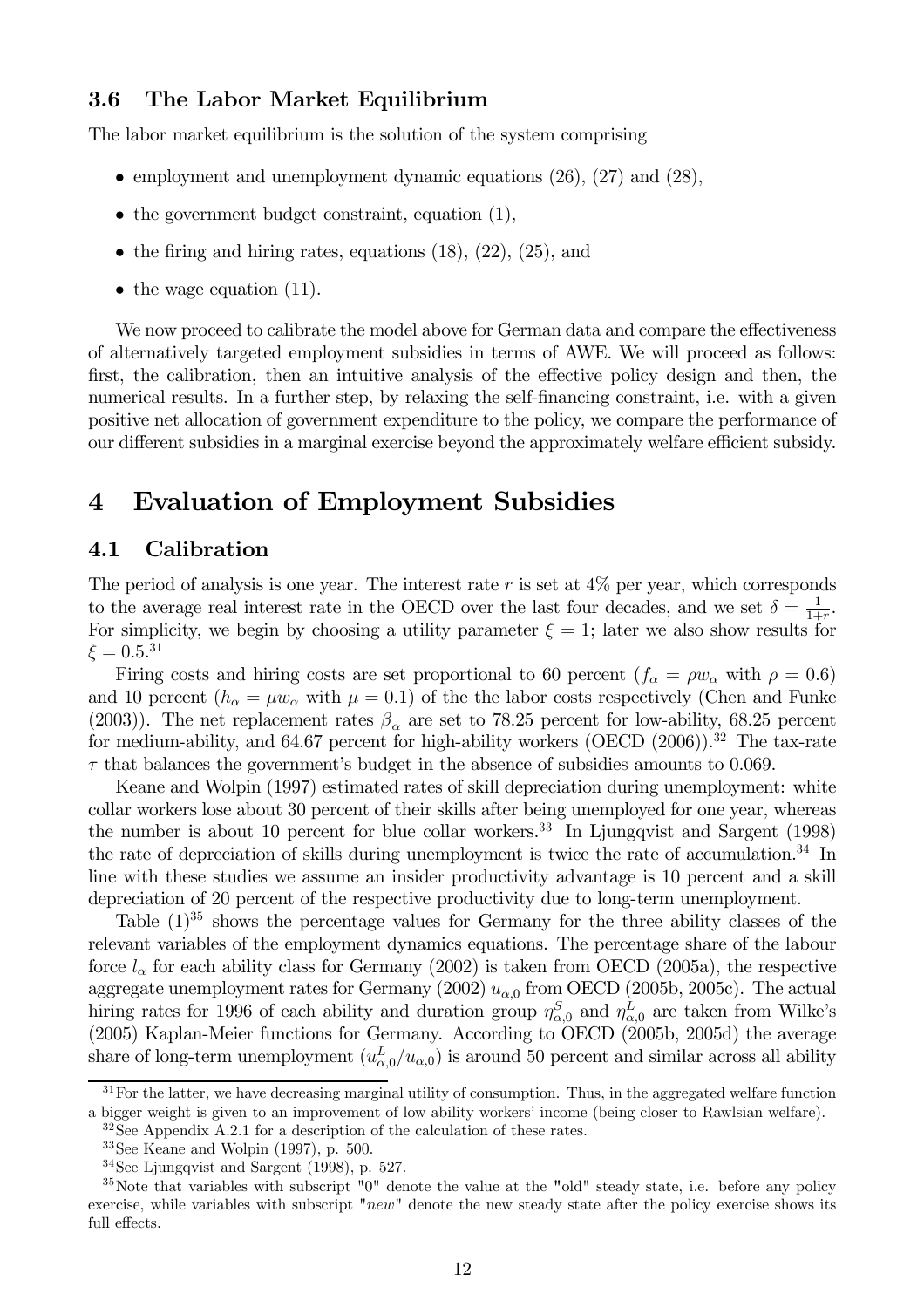|                               | $\frac{1}{2}$ low-ability | medium-ability | high-ability | aggregate |
|-------------------------------|---------------------------|----------------|--------------|-----------|
| $l_{\alpha}$                  | 16.6                      | 59.4           | 24           | 100       |
| $u_{\alpha,0}$                | 18                        | 10.2           | 5.2          | 10.3      |
| $u_{\alpha,0}^S$              | 7.7                       | 5.1            | 2.8          | 5         |
| $u_{\alpha,0}^L$              | 10.3                      | 5              | 2.4          | 5.3       |
| $u_{\alpha,0}^L/u_{\alpha,0}$ | 57                        | 49             | 46           | 50        |
| $\eta_{\alpha,0}^S$           | 49                        | 59             | 55           | 56.4      |
| $\eta_{\alpha,0}^L$           | 38                        | 42             | 51           | 43.5      |
| $\phi_{\alpha,0}$             | 9.4                       | 5.7            | 2.9          | 5.6       |

|                                                                                    | Table 1: Steady state values of the labor share, unemployment, hiring and firing rates for each |
|------------------------------------------------------------------------------------|-------------------------------------------------------------------------------------------------|
| skill class and in aggregate in percentage for Germany (before a policy exercise). |                                                                                                 |

classes.<sup>36</sup> The firing rates  $\phi_{\alpha,0}$  are assigned the values necessary for the model to reproduce the unemployment rates of the respective ability classes  $37$ . We interpret these numbers as steady state values.

We linearize the model around the old steady state (see Appendix A.1) and calculate the long-run effects of the policy exercises (new steady state) as permanent deviations from the old steady state. Thus, we have to choose the first derivative of the cumulative density functions in our model  $(\Gamma'_{\alpha,0})$ , which determines the hiring and firing elasticities. For this purpose, we use empirical estimates, as summarized in Orszag and Snower (1999, p. 208). The first derivative of the cumulative function for the hiring rate  $({}_\eta\Gamma'_{\alpha,0})^{38}$  (denoted with subscript  $_\eta$ ) is set in such a way that the hiring elasticity with respect to a hiring voucher is equal to 0.5.39 Also in line with the aforementioned empirical literature, we set the first derivative of the cumulative function  $({}_\phi\Gamma'_{\alpha,0})^{40}$  for the firing rate (denoted with subscript  $_\phi$ ) in such a way that a one-period reduction of the wage has an elasticity of 0.125.

To double check that we have chosen appropriate hiring and firing elasticities, we compare the endogenous reactions of our model to the empirical labor demand literature. A permanent 10 percent wage cut (ceteris paribus) for low-ability workers generates for example an increase in the employment rate of 8.7 percent in the long-run, which yields an long-term labor demand elasticity of  $-0.87<sup>41</sup>$ 

Empirical labor demand elasticities for Germany are generally estimated in a range from  $-0.3$  to  $-0.9^{42}$ . Sinn et al. (2006, p. 10) point out that these estimation results rather reflect

38See Appendix A.1.2.

<sup>39</sup>Reaction of the hiring rate to a hiring voucher for short-term unemployed, which is permanently paid during the first year of the employment spell  $(\chi_{\alpha} = \frac{\partial \eta_{\alpha}^{S}}{\eta_{\alpha}^{S}} / \frac{\partial \sigma_{\alpha}^{S}}{\omega_{\alpha}})$ . For simplicity, we choose the same  $_{\eta} \Gamma'_{0,\alpha}$  for short-term and long-term unemployed in each ability group.

 $40$ See Appendix A.1.1.

<sup>41</sup>Note that the endogenous labor demand elasticity in our model varies with the size of the wage movement. The bigger the change in the wage, the smaller is the labor demand elasticity (in absolute terms).

 $42$ See Riphan et al. (1999).

<sup>36</sup>See also SVR (2005). In our calibration the share of long-term unemployed is somewhat above 50% for the low-ability and slightly below 50% for the medium- and high-ability, which seems plausible.

<sup>&</sup>lt;sup>37</sup>The firing rate of 9% for low-ability employees is pretty close to what can be found in the literature (e.g. Brussig and Erlinghagen (2005), Fitzenberger et al. (2003) and Wilke (2005)). The firing rate for high-ability is somewhat lower than in reality since many high-ability workers rotate back into work quickly. This phenomenon cannot be captured by our model since it is calibrated on a yearly basis and workers stay unemployment for at least a year. However, this property does not affect the model dynamics for the performed exercises.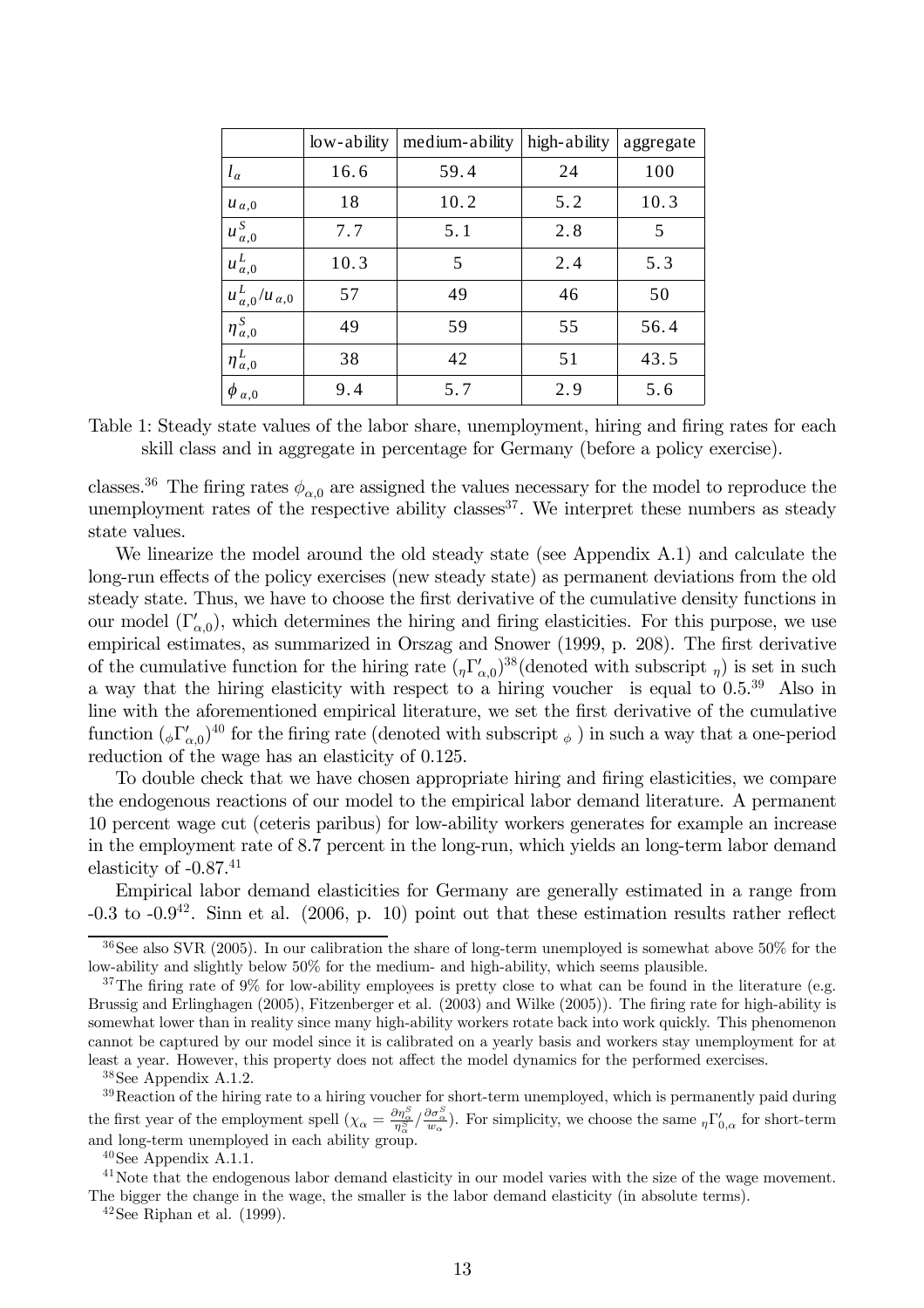short-term than long-term elasticities, refer to studies where considerable higher estimates have been found for the low wage sector and consider an elasticity of -1 as realistic. Thus, we see ourselves well in line with the empirical labor demand literature for Germany. For a detailed description of the approximations for different abilities' labor costs and wages see Appendix A.2.2.

Starting from this steady state we will perform policy exercises and compare the resulting new steady states.43

### 4.2 Effective Policy Design

We compare the effectiveness of differently targeted employment subsidies under the notion of AWE. As noted, the following criteria have to hold: (i) the subsidies improve aggregate employment and welfare (defined as the sum of the utility of the workforce), (ii) they do not increase earnings inequality (measured in terms of the Gini coefficient<sup>44</sup>), and (iii) they are selffinancing (i.e., they do not require a net allocation of government expenditures to the subsidy in the new steady state,  $G = 0.$ 

It is of course possible that employment subsidies be self-financing. An employment increase (generated by the subsidy) broadens the tax base and thereby, raises the government's revenue, and lower unemployment implies less expenditures on benefit payments. Thus, to be selffinancing the subsidies must be financed by the additional tax revenue and the reduction in benefit payments:

$$
\sum_{\alpha} \sum_{d_u} \sigma_{\alpha}^{d_u} u_{\alpha}^{d_u} l_{\alpha} \eta_{\alpha}^{d_u} + \sum_{\alpha} \sigma_{\alpha} l_{\alpha} n_{\alpha} = \left( \Delta \sum_{\alpha} n_{\alpha} l_{\alpha} w_{\alpha} \tau - \Delta \sum_{\alpha} \sum_{d_u} u_{\alpha}^{d_u} l_{\alpha} b_{\alpha} \right) \tag{29}
$$

, where  $\Delta$  denotes the difference between the value at the new steady state after the policy exercise shows its full effects and the value at the "old" steady state, i.e. before any policy exercise.

As our numerical results will show, the self-financing constraint is reached before the other constraints associated with approximate welfare efficiency are reached. It turns out that some policies under consideration are not AWE, as they are not self-financing at all.

Thus, before discussing the simulation results, in the following we discriminate different targeting schemes by their potential of being self-financing. Thereby, we identify the main effects that influence the existence and the size of a self-financing area.

#### 4.2.1 Wage Subsidies versus Hiring vouchers

Let us start with comparing the two most general types of subsidies:

- a wage subsidy  $\sigma_{\alpha}$  paid to the firm for each employed worker of a specific ability class<sup>45</sup>,
- 1-period hiring voucher  $\sigma_{\alpha,t}^{d_u}$  paid to the firm for hiring a worker of a specific target group (duration and ability).

Our quantitative analysis will show that self-financing areas are more likely to exist and, if they exist, will be larger for hiring vouchers than for wage subsidies. Intuitively, this arises for the following reasons:46

 $43$ See Appendix A.1.

<sup>&</sup>lt;sup>44</sup>Note that the Gini coefficient generated by our model is lower than in reality, as our model does not generate income differentials within ability groups and it does not take non-wage related inequalities into account (e.g., due to the wealth distribution).

<sup>&</sup>lt;sup>45</sup>Normally, wage-subsidies are targeted at the low-ability workers, i.e. low-wage subsidies,  $\alpha = l$ .

<sup>&</sup>lt;sup>46</sup>The following effects are strongly interrelated and reciprocally reinforcing. Thus, we will not try to disentangle them in our numerical excercise.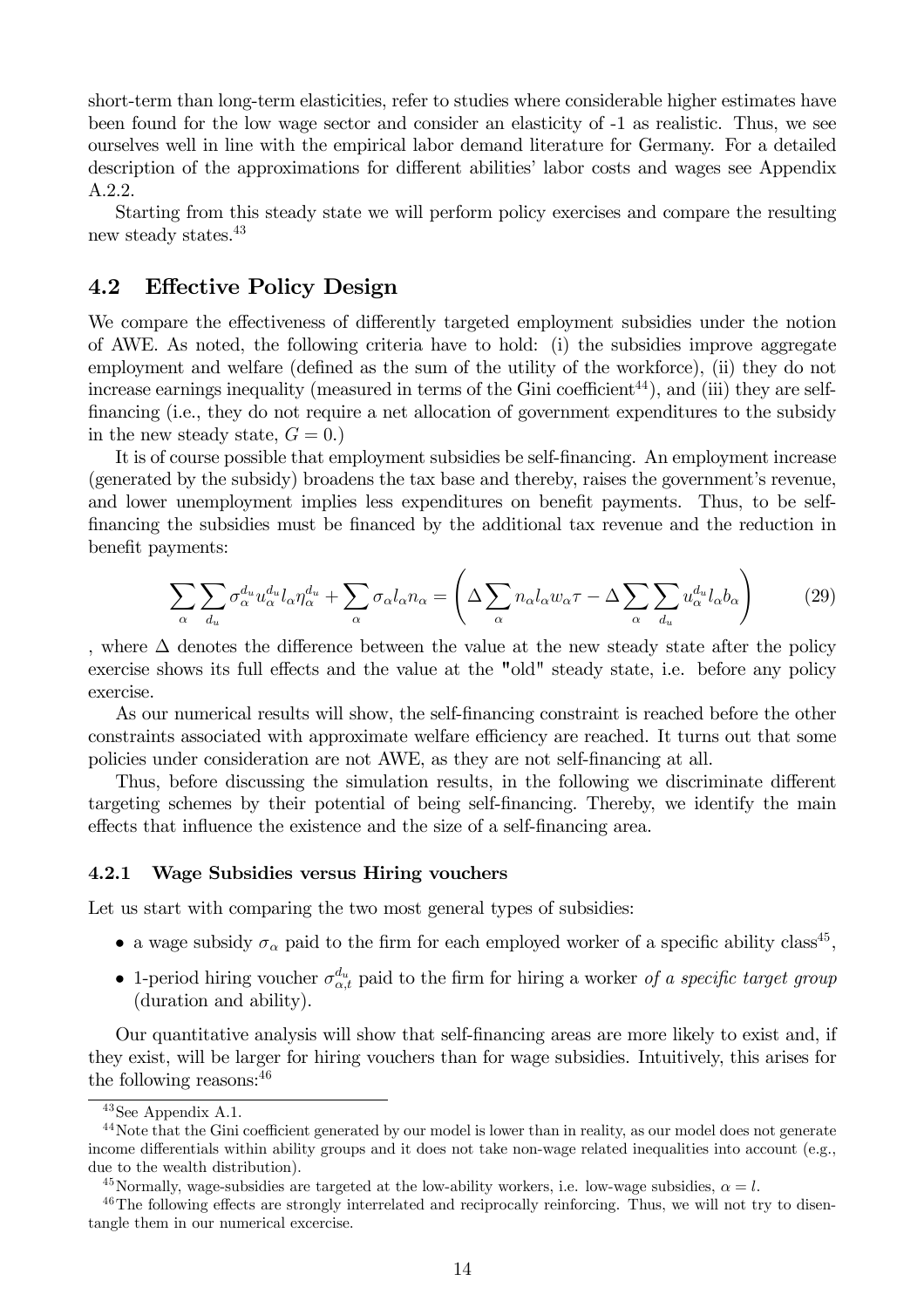**Deadweight Effect** First of all, the deadweight<sup>47</sup> (defined as the rate of subsidy payments which are paid to workers who would have been employed in absence of the subsidy) is much larger for wage subsidies than for hiring vouchers. Naturally, the latter also implies some deadweight, vouchers to those unemployed workers who would have been hired also in absence of the subsidy, whereby the deadweight of the former additionally includes subsidies to all employed workers who would have been retained in absence of the subsidy.<sup>48</sup>

Wage Effect The wage-effect plays an important role for wage-subsidies.<sup>49</sup> It is defined as the proportion of the subsidy, which does not increase the firm's surplus, as it is neutralised by wage increases and thus not used for employment creation. Since wages are determined by insiders in our model and wage subsidies are paid for all employed workers of a specific ability, also for insiders, the latter will try to reap part of the subsidy, as they are part of the employers' surplus. Thus, a share of the subsidy goes directly to the workers and the increase in firm's employment incentives for workers of the respective ability class are weakened.

Summary These two effects make a strong case that hiring vouchers are more likely to be self-financing and thus, AWE than wage subsidies.

## 4.2.2 Duration versus Ability

As the deadweight effect and the wage effect seem to favor hiring vouchers, we now proceed to analyze whether they should be targeted at specific duration or ability groups. Besides the deadweight effect, the existence and size of a self-financing subsidy very much dependent on the replacement rate and transition effect:

Deadweight Effect The greater is the hiring rate in the initial steady state, the larger will be the deadweight implied by a hiring voucher. As can be seen in table (1), empirically, hiring rates in general increase with productivity. Thus, hiring vouchers should be targeted at workers with the lowest productivity, namely low-ability workers as well as long-term unemployed workers.

Replacement Rate Effect As shown above, the lower the income and ability, the higher is the replacement rate. Thus, increased employment in the group with the lowest income will generate the largest reduction in government expenditures (in terms of the respective wage).<sup>50</sup> Hence, the government can grant a higher voucher relative to the respective wage. Thereby, ceteris paribus, the higher is the replacement rate, the more likely is the hiring voucher to be self-financing. The replacement effect clearly favors hiring vouchers for low-ability workers.<sup>51</sup>

Transition Effect If a hiring vouchers brings a worker back to work, her human capital appreciates in our model. In our model the human capital appreciation implies that the formerly short- and long-term unemployed have the same productivity as insiders after one period. As a consequence, their low hiring probability  $(\eta_{\alpha,t}^{d_u})$  is exchanged for a considerably higher retention probability  $(1 - \phi_{\alpha,t})$ . This effect is strongest for long-term unemployed since they have been

 $47$ The subsidy deadweight effect affects the left hand-side of equation (29)).

<sup>48</sup>For example, 82 % of the low-skilled workers in Germany are already employed in absence of a low-wage subsidy, while this groups contains 16.6 % of all workers. Thus, 13.6 % of the workforce would receive a low wage subsidy, although these people would be employed without a subsidy. For hiring vouchers deadweight subsidy payments cover only about 5 % of the workforce.

 $49$ See right hand-side of the self-financing constraint  $(29)$ ).

 $50$ This affects the right hand-side of equation (29).

<sup>&</sup>lt;sup>51</sup>As insider bargain for the wage, long-term unemployed workers receive the wage of the respective ability class. Naturally, low-ability workers have the lowest wage.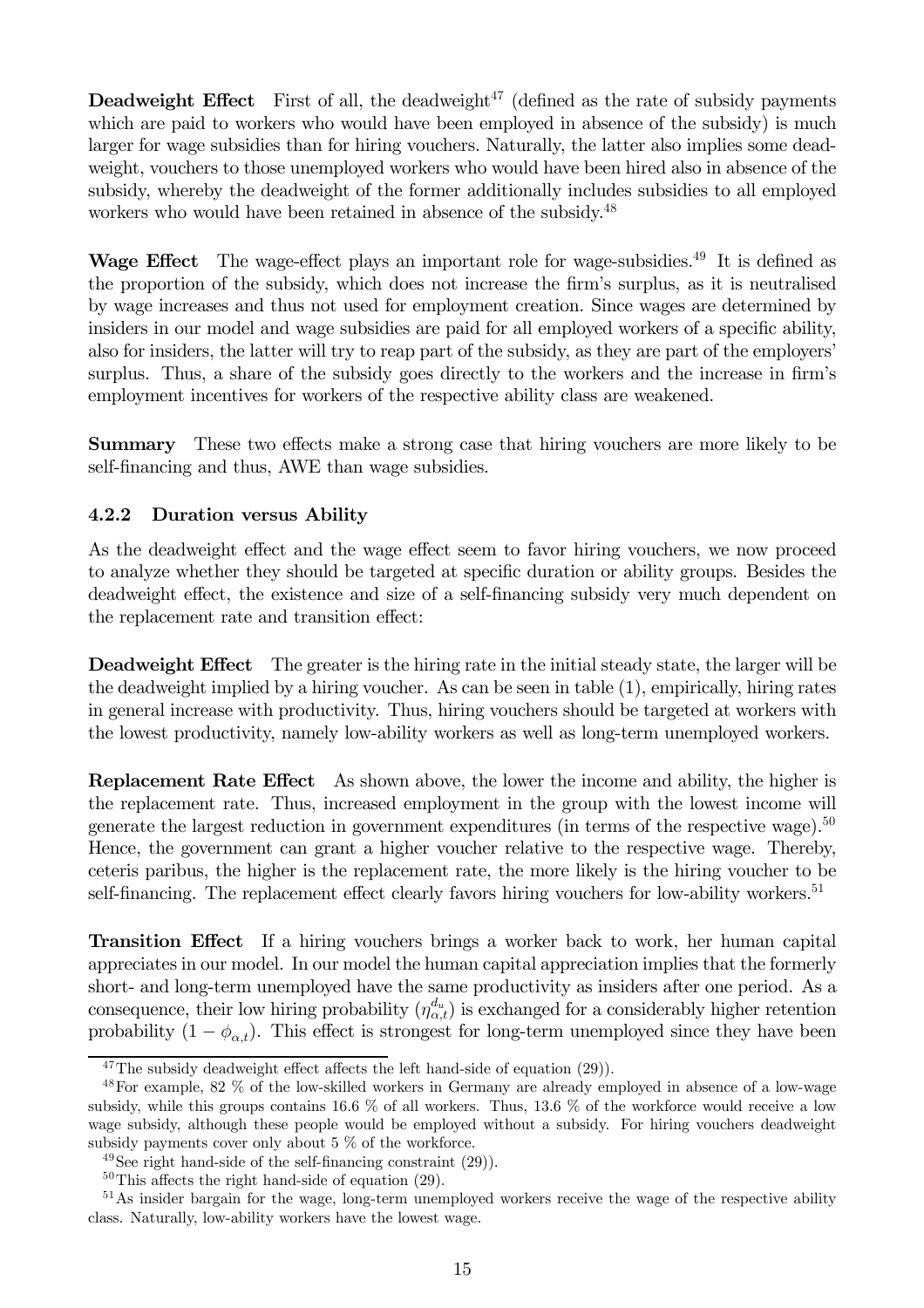most affected by human capital loss. Thus, subsidies enabling workers to move to a higher productivity class have a bigger long-run effect on the government budget. Clearly, this effect favors hiring vouchers for long-term unemployed workers.

Summary While the last effect is in favor of targeting long-term unemployed, the second delivers an argument for targeting low-ability unemployed and the first is ambiguous. The intuition is straightforward, hiring vouchers are more effective, the least skilled/productive the targeted workers are, i.e. the longer they have been unemployed and the lower their ability is. Which low-productivity class of workers is the most effective target group for hiring vouchers for Germany can only determined by our following numerical simulation.

## 4.3 Numerical Results

We simulate our above model for Germany, and compare the effectiveness of the following employment subsidy policies:

(i) A low-wage subsidy  $(\sigma_l)$  which is paid (each period) for each low-wage/ability employee. It will reduce the firing rate, by making employees more profitable for the firm. Thus, it raises the insider retention incentive, whereby the firm retains more workers with high operating costs (low productivity).(see equations (18), (17))

At the same time the hiring rate will increase since the subsidy provides the incentive to hire more low productivity workers, which would not have been hired otherwise. (see equations  $(21), (22)$  and  $(24), (25)$ 

(ii) A hiring voucher targeted at low-ability workers  $(\sigma_l^{d_u})$ , which is paid for hiring unemployed, low-ability workers. Following the same rationale as above, the firm will hire more workers than without a voucher . In contrast to the first policy, the firing rate will not be affected since the voucher is only paid for new hires and not for the entire employment stock.(see equations  $(21)$ ,  $(22)$  and  $(24)$ ,  $(25)$ )

(iii) A hiring voucher targeted at long-term unemployed workers  $(\sigma_{\alpha}^{L})$ , which is paid if a long-term unemployed worker is hired. (see equations (24), (25))

(iv) A hiring voucher targeted at the low-ability, long-term unemployed workers  $(\sigma_l^L;$  see equations (24), (25))

In a first step, we identify the policies which are AWE and compare their effectiveness. But as noted the self-financing criterion is the limiting factor and some policies do not satisfy this constraint. While it may not be approximately welfare efficient, it may nonetheless be desirable for policy makers to prioritize the employment and welfare creation - without increasing inequality - compared to other government tasks. Then the government allocates a positive net expenditure to these subsidies,  $G > 0$ . Thus, in a second step we examine the performance of the differently targeted employment subsidies (i)-(iv) with respect to the remaining two criteria, given an positive net expenditure allocation to these subsidies beyond their approximate welfare efficiency.

#### 4.3.1 Approximately Welfare Efficient Targeting

Our simulation reveals that a low-wage subsidy is not an AWE policy for Germany. While a low-wage subsidy creates more employment and reduces inequity, it is not self-financing. This result is driven by the deadweight effect and the wage effect, as described above. Thus, low wage subsidies can only be implemented if the government is willing to provide extra resources permanently. We will analyze their performance in this respect below.

Furthermore, our results show that hiring vouchers for Germany can be self-financing and thereby AWE, depending on the target group.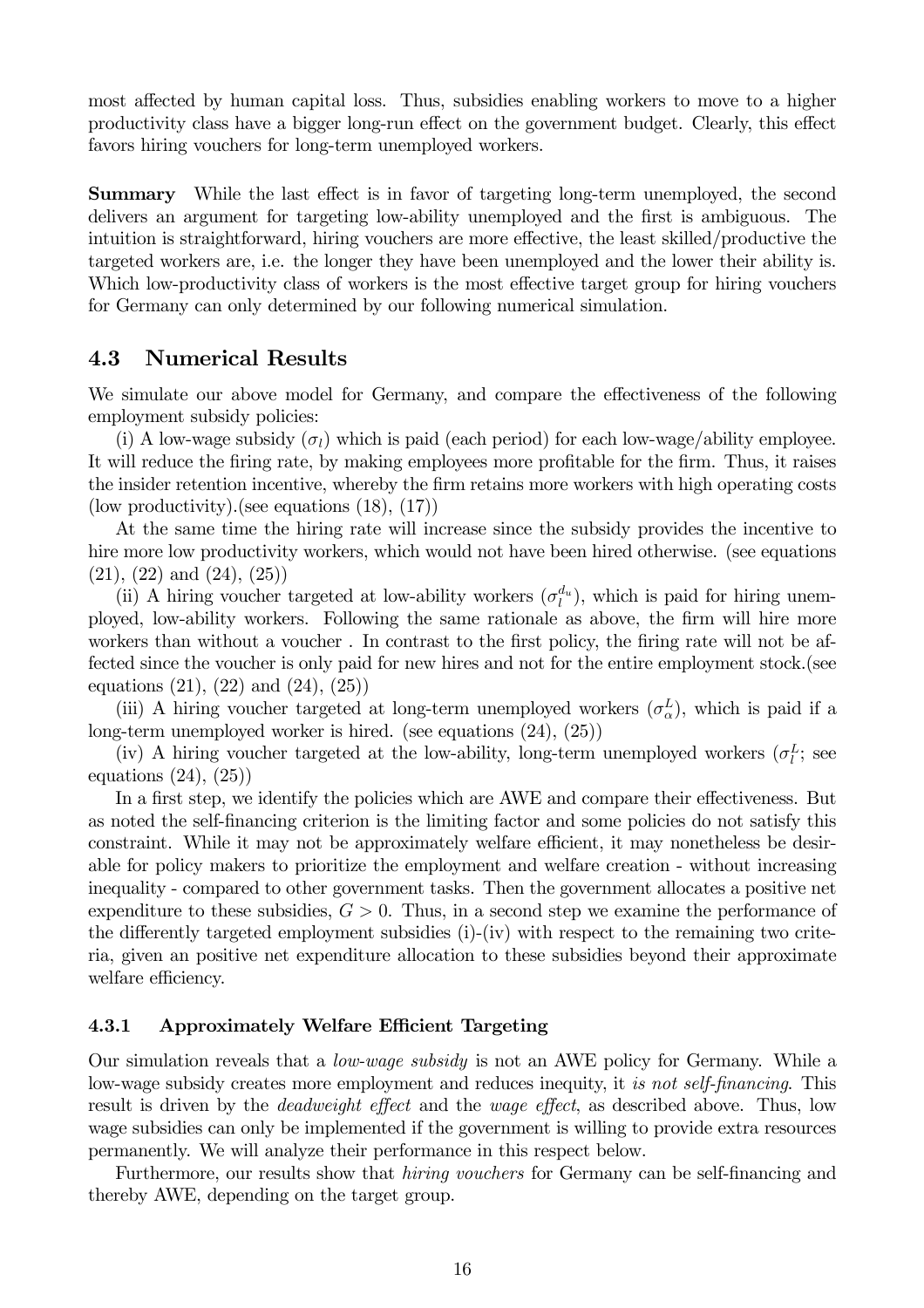To determine the most effective employment subsidy, we examine the approximately welfare efficiency of hiring vouchers targeted at the low-productivity groups, namely at long-term unemployed as well as at the low-ability unemployed, and compare their employment, welfare and equity effects.

For both groups there are two possible options for hiring vouchers (HV):

Option 1: a same lump sum voucher is paid for hiring a long-term unemployed worker (low- ability worker) irrespectively of his ability class (unemployment duration),

Option 2: a different voucher is paid for hiring a long-term unemployed worker (low- ability worker) depending on his ability class (unemployment duration).

While option 1 implies a voucher which is self-financing across ability classes (unemployment duration), option 2 (unemployment duration) is determined to be self-financing within each ability class (unemployment duration), thereby, preventing cross-subsidization across ability classes (unemployment duration).

Targeting Long-Term Unemployed: Vouchers targeted at long-term unemployed (LTU) workers are AWE for Germany. Table (2) compares the effectiveness of the two design options by describing their unemployment, welfare<sup>52</sup> and equity implications, the latter given by the Gini coefficient.

If a same lump sum hiring voucher is paid for all long-term unemployed compared to an ability specific payment, the self-financing restriction is hit much earlier. While only  $947 \in$ per worker are AWE in the former case, up to  $4390 \in (2503 \in)$  can be paid for low-ability (medium-ability) workers in the latter. The intuition is straightforward: option 2 fully exploits the larger self-financing areas for long-term unemployed workers in the low-ability and mediumability class, thereby, it prevents costly cross-subsidization. The self-financing area and thereby, the self-financing, approximately welfare efficient subsidy decreases with productivity due to a smaller deadweight effect and the bigger replacement rate effect.

By comparing the results of these two exercises, we can clearly infer that hiring vouchers of different magnitudes for each ability group deliver a superior effectiveness. They perform better in terms of unemployment reduction, welfare improvement and inequality reduction. According to our calibration the long-term unemployment among low-ability workers can be e.g. reduced by 9 percent "for free,"53 i.e. from roughly 10 percent to 9 percent of all low-ability workers.

|                                                   | HV for LTU Option 1 | HV for LTU Option 2 |
|---------------------------------------------------|---------------------|---------------------|
| <b>Subsidy</b>                                    | 947                 | 4390 / 2503 / 0     |
| 2 Subsidy in % of respective wage                 | 3.7/3.1/2.2         | 16.9/8.4/0          |
| 3  % Change of Low-Ability Long-Term Unemployment | $-2.1$              | $-8.9$              |
| 4  % Change of Low-Ability Unemployment           | $-0.8$              | $-4.4$              |
| 5  % Change of Long-Term Unemployment             | $-2.0$              | $-5.9$              |
| 6  % Change of Overall Unemployment               | $-0.9$              | $-2.8$              |
| 7 Change of Welfare                               | ÷                   |                     |
| 8 Gini coefficient (old steady state 11.47)       | 11.45               | 11.41               |

Table 2: Approximately welfare efficient hiring vouchers (HV) for long-term unemployed (LTU) workers in design options 1 and 2 and the resulting unemployment, welfare and equity implications. [Opiton 2 vouchers are differentiated in those for low-, medium- and high-ability]

<sup>&</sup>lt;sup>52</sup>The welfare of the workforce is calculated as the sum of the utility of the workers over the various labor market states. See Appendix  $(A.3)$ . A "+" for welfare changes indicates an increase in welfare. The crosspolicy ranking of changes in welfare corresponds to the ranking of changes in overall unemployment. The utility parameter  $\xi$  does not affect the cross-policy rankings.

<sup>53</sup>Without any bet allocation of government resources to this policy in the long-run.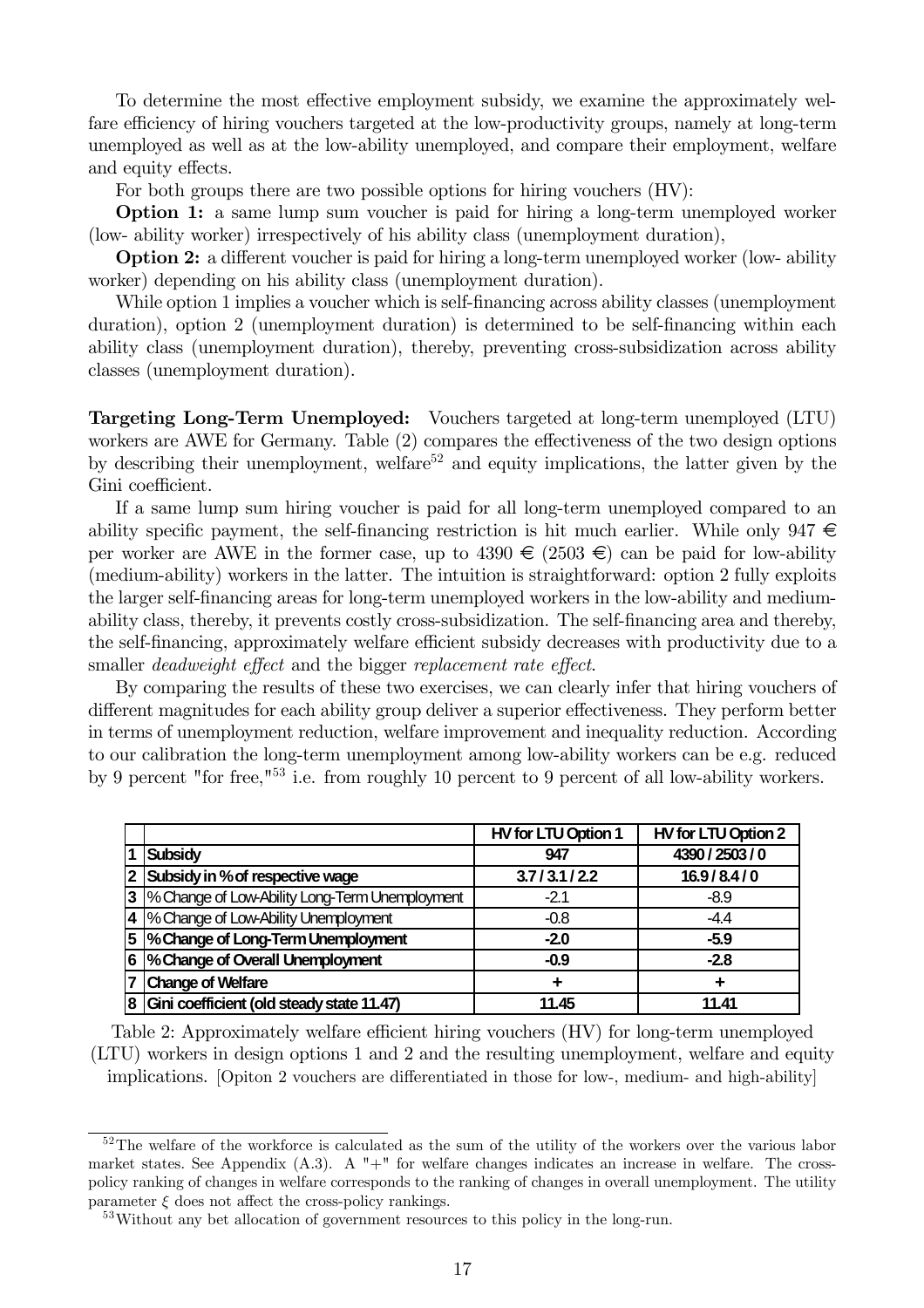|              |                                                | HV for LAU Option 2 |
|--------------|------------------------------------------------|---------------------|
|              | <b>Subsidy</b>                                 | 4390/0              |
| $\mathbf{2}$ | Subsidy in % of respective wage                | 16.9                |
| 3            | % Change of Low-Ability Long-Term Unemployment | $-8.9$              |
|              | 4  % Change of Low-Ability Unemployment        | $-4.4$              |
| 5            | % Change of Long-Term Unemployment             | $-2.9$              |
| 6            | % Change of Overall Unemployment               | $-1.4$              |
|              | <b>Change of Welfare</b>                       |                     |
| 8            | Gini coefficient (old steady state 11.47)      | 11.45               |

Table 3: Approximately welfare efficient hiring vouchers (HV) for low-ability unemployed (LAU) workers in design option 2 and the resulting unemployment, welfare and equity implications. [Vouchers are differentiated in those for long-term and short-term unemployed]

Targeting Low-Ability Unemployed: If a lump sum hiring voucher is targeted at all lowability unemployed (LAU) (option 1), there is no self-financing area at all.

But as shown in table (3) differentiating the vouchers for short-term and long-term unemployed workers reveals an approximately welfare efficient hiring voucher for low-ability workers  $(4390 \in)$ , which though is present only for long-term unemployed workers. The reason is that short-term unemployed workers have a higher productivity than the long-term unemployed, thereby a higher hiring rate, which implies a higher deadweight effect and a smaller transition effect. Both impede a self-financing are for these workers.

Clearly, AWE hiring vouchers for long-term unemployed workers - in their more effective option 2 targeting - nest the AWE hiring vouchers for low-ability workers - in option 2 targeting -, which is a special hiring voucher for low-ability, long-term unemployed workers.

Thereby, it is worth emphasizing that thus, for Germany targeting vouchers at long-term unemployed workers (targeted at the low- and medium-ability workers) is more effective than targeting low-ability workers.

Overall, it has to be mentioned that the size of the approximately welfare efficient subsidy depends crucially on the hiring elasticities. We claim that they can be influenced substantially by policy makers. Designing a successful subsidy system should include complementary measures<sup>54</sup>, such as tightening unemployment benefits or firing costs, improving job placement or increasing the pressure to accept job offers, to ensure the aforementioned simulated or even better long run effects.

Employment-Equity Trade-Off: Interestingly, the self-financing hiring voucher reduces the economy's unemployment and inequity at the same time. Thus, a hiring voucher does not face an employment-equity trade-off. It is possible to improve at both ends. This is all the more interesting since other simulated policy measures, such as a reduction of the replacement rate for the low-ability workers (which are the most unemployment prone) would buy more employment at the cost of a higher Gini coefficient; thus facing an employment-equity trade-off.

Displacement Effects: The critical reader may wonder if our results differ significantly if we consider displacement (and not only deadweight) effects in our model. The simplest way to incorporate them are short-run decreasing returns to labor under fixed capital. When labor input is increased by factor x (with  $x > 1$ ), under a Cobb-Douglas function  $Y = AN^{1-\alpha}K^{\alpha}$ we would obtain the following marginal product:  $\partial Y/\partial N = x^{-\alpha} (1-\alpha) A N_0^{-\alpha} \bar{K}^{\alpha}$ . If the labor input increases by 1 percentage point (which corresponds roughly to a 1 percentage point

<sup>54</sup>See Coe and Snower (1997) and Orszag and Snower (1998).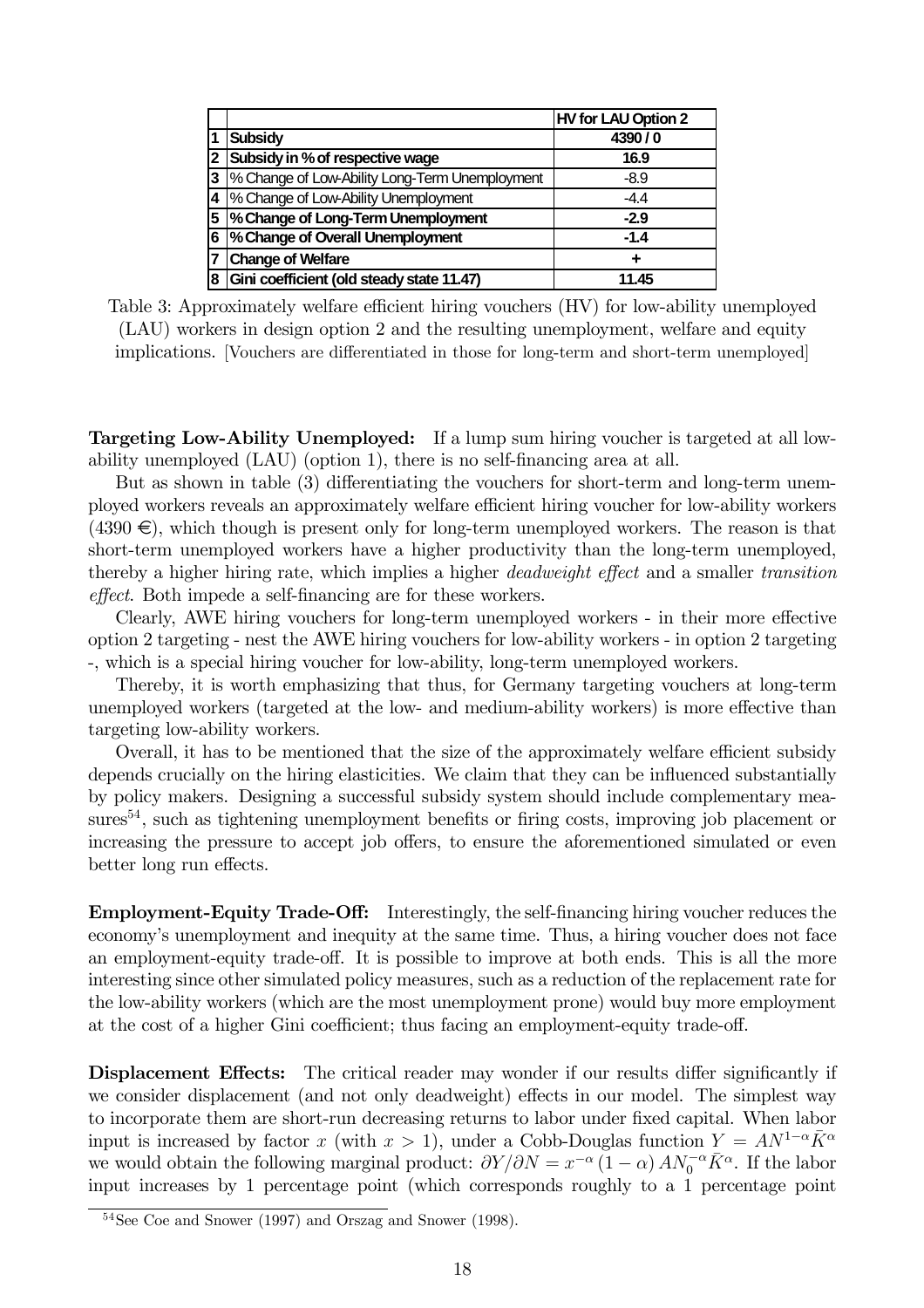reduction of unemployment), the marginal product would decrease by 0.3 percentage points (assuming a capital share of 33 percent for Germany, see Statistisches Bundesamt (2006)). This would reduce the wage claim of the insiders, but nevertheless reduce the profit of the firm somewhat. The AWE hiring vouchers for low-ability, long-term unemployed workers is reduced from 17 to 15 percent by this exercise. Thus, our results are not affected qualitatively and only slightly quantitatively. Furthermore, we consider displacement to be rather a short-run phenomenon because capital adjusts in the long-run.55

#### 4.3.2 Relaxing the Self-Financing Constraint

Approximately welfare efficient policies can contribute to reduce the unemployment, but according to our calibration they would surely not be sufficient to bring Germany back to full employment. Thus, we analyze the performance of differently targeted subsidies, once we go beyond the approximately welfare efficient subsidy.<sup>56</sup> We define a policy measure to outperform the other policies if it delivers the biggest marginal effects in terms of the two remaining policy objectives for a given additional amount of government spending.

Specifically, we assume that in the long-run the government is willing to allocate a net expenditure of  $\epsilon$  50 ( $G = 50$ , per year and per person of the workforce<sup>57</sup>) for active labor market policies.<sup>58</sup> Note that the gross amount of money which is additionally allocated to the policies is larger since part of the additional expenses are financed by additional revenue, generated by resulting higher employment levels. These expenditures are allocated to the targeted groups by increasing the subsidy (in equal Euro steps for all targeted groups) until the (new steady state's) budget constraint is reached.

|                                                         | <b>HVfor LTU</b> (Odian2) | <b>HVfor LAU</b> (Odion2) | Low-Wage Subsidy |
|---------------------------------------------------------|---------------------------|---------------------------|------------------|
| 1 Total Subsidy (% of respective wage)                  | 51.7/38.5/20.5            | 646/47.7                  | 1.5              |
| 2 Additional Subsidy                                    | 9033                      | 12363                     | 403              |
| 3 <b>Solution</b> Reduction of Low-Ability Unemployment | -7.8                      | -18.7                     | $-1.5$           |
| 4  %Marginal Reduction of Long-Term Unemployment        | $-15.1$                   | $-11.4$                   | $-0.8$           |
| 5  %Marignal Reduction of Overall Unemployment          | $-7.1$                    | -53                       | $-0.4$           |
| 6  %Total Reduction of Low-Ability Unemployment         | $-11.8$                   | $-223$                    | $-1.5$           |
| 7  %Total Reduction of Long-Term Unemployment           | $-20.1$                   | -14                       | $-0.8$           |
| 8  %Total Reduction of Overall Unemployment             | $-9.7$                    | $-66$                     | $-0.4$           |
| $ 9 $ Gini coefficient                                  | 11.29                     | 11.38                     | 11.32            |

Table 4: Unemployment and inequality effects of hiring vouchers (HV) for long-term unemployed (LTU) and low-ability unemployed (LAU) workers - in design option 2 - and low-wage subsidies beyond their approximate welfare efficiency, i.e. with a net allocation of government expenditure of  $50\epsilon$  per worker. [Vouchers for LTU are differentiated in those for low-, medium- and high-ability, vouchers for LAU in those for long-term and short-term unemployed.]

<sup>55</sup>Although our quantitative analysis above omits displacement effects, we consider our calibration to be rather conservative (with respect to the size of the approximately efficient subsidy). While we used a tax rate (6.9 percent) to balance the budget (financing unemployment related expenses), in reality other taxe revenue would also increase with the employment rate. This would raise the self-financing, and thereby approximately efficient subsidy and thus lead to a higher effectiveness (in terms of employment, welfare and inequality).

<sup>&</sup>lt;sup>56</sup>However, we do not calculate a welfare measure for this exercise since the government either has to cut other spending positions (which may reduce the agents' utility) or create government debt (which has to be paid by future taxes).

<sup>&</sup>lt;sup>57</sup>The number has to be interpreted as a real value.

<sup>&</sup>lt;sup>58</sup>For Germany with a workforce of roughly 40 million, this would amount to about 2 billion Euro. This amount, G might reflect, as noted, a budget deficit or savings in other areas.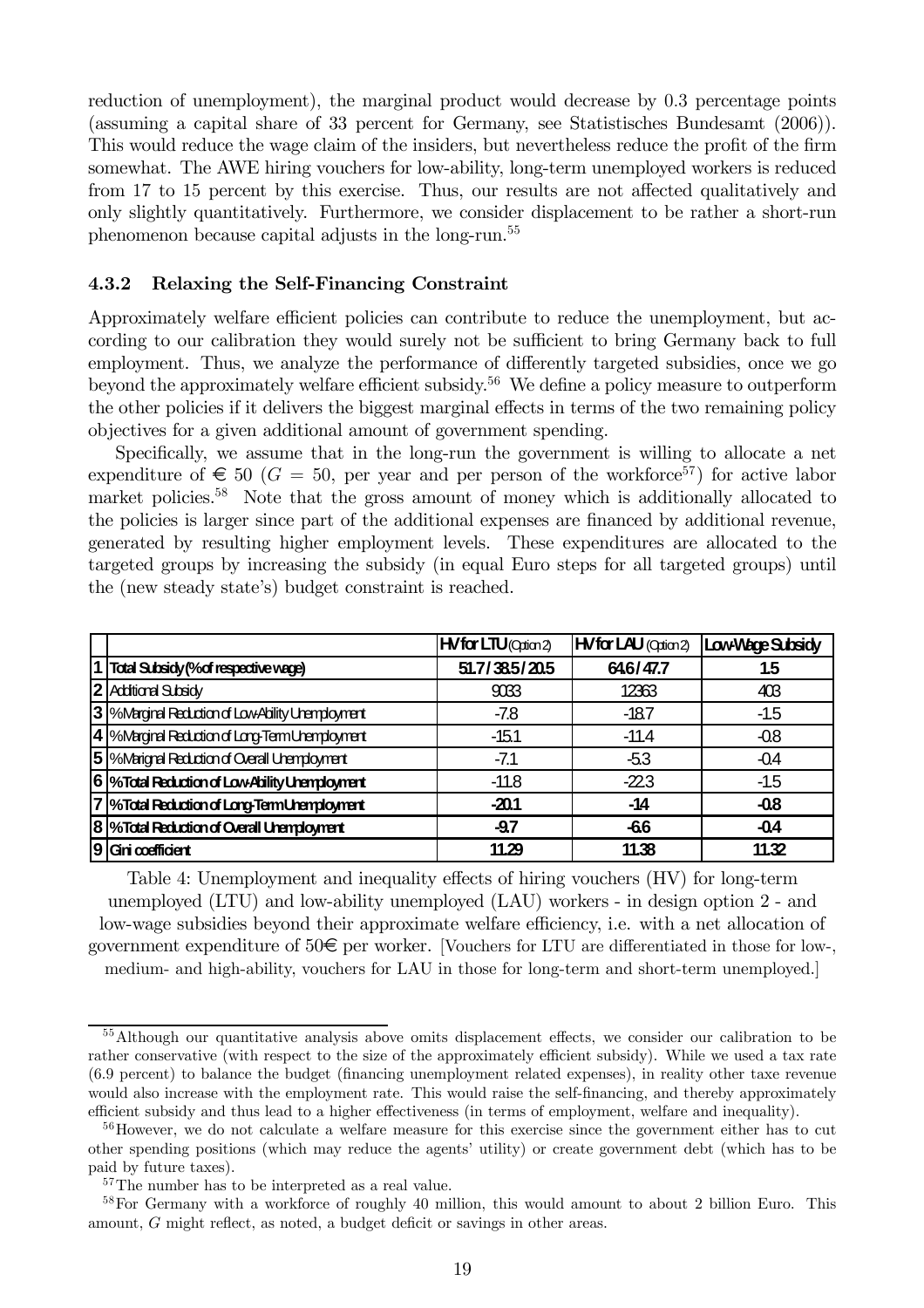Table (4) presents the implications for the government's objectives unemployment and inequality of this marginal exercise beyond the AWE subsidy, comparing hiring vouchers for long-term unemployed (LTU) and for low-ability (LAU) workers and low-wage subsidies. The marginal unemployment reduction refers to the approximately welfare efficient steady state, i.e. the steady state with the respective AWE subsidy, whereas the total reduction is calculated with respect to the old steady state.<sup>59</sup>

Employment Effects: For the same two reasons as mentioned above, low wage subsidies perform worse in reducing unemployment: First of all, the deadweight effect is quite substantial.

While the hiring voucher targeted at the long-term unemployed is paid to roughly 2.2 percent of the overall working population, it is almost 13.6 percent for low-wage subsidies; indicating a much larger deadweight for the latter. Furthermore, as noted, there is a considerable wage effect: the subsidy is not used entirely to improve the employment incentive of the firm (and thus increase employment). Part of it goes directly to the employed workers since it affects the bargaining.

For these two reasons low-wage subsidies underperform in relative terms: 99.7 percent of the recipients get the subsidy, although they would also have been employed in the absence of a subsidy. The ratio is quite big for hiring vouchers targeted at long-term unemployed (68.5 percent) as well; nevertheless considerably smaller. Thus, in contrast to low-wage subsidies, hiring vouchers (targeted at long-term unemployed, see column one of table  $(4)$ , or the lowability unemployed, see column two) come along with a substantial size per subsidized worker (for a given net government allocation) and deliver a bigger employment effect. $60$ 

Again, also in this marginal exercise for Germany, the hiring voucher targeted at low-ability unemployed workers is outperformed by the one targeted at long-term unemployed workers: in terms of the marginal reduction as well as the overall reduction of total unemployment. Besides the transition effect, another reason can be found in the employment dynamics equation (26). In our model it is much easier to obtain small employment effects for a given ability group compared to a large effect, i.e. labor demand elasticities are bigger, the smaller the marginal expenses are.<sup>61</sup> The hiring voucher for low-ability, long-term unemployed is larger if the given net expenditure is exclusively targeted at low-ability workers (64.6 percent, see column two of table (1)) compared to targeting it exclusively at long-term unemployed (51.7 percent, see column one of table (4)). As a consequence, the labor demand elasticity (in absolute values) in the former case is smaller than in the latter.

Thus, it is a better strategy to focus a given net expenditure on long-term unemployed workers in different ability classes, compared to restricting the hiring voucher only to the lowability unemployed. Our simulation indicates that a policy which is targeted at long-term unemployed and which has the aforementioned size could cut long-term unemployment by 20 percent and overall unemployment by roughly 10 percent.

Equity Effects: While our model shows that hiring vouchers are a much better instrument to reduce unemployment than low wage subsidies, the answer is more ambiguous with respect to equity. The Gini coefficient improves for wage subsidies and hiring vouchers; even somewhat more for hiring vouchers. But there are two countervailing effects at work:

<sup>&</sup>lt;sup>59</sup>Naturally, as low-wage subsidies are not approximately efficient, the marginal reduction is equal to the overall.

 $60$ All calculations are based on the new steady state. To provide a fair comparison, the approximately welfare efficient part of the hiring subsidies is not taken into account.

<sup>&</sup>lt;sup>61</sup>This is most easy to see under homogenous labor where the long-run employment is equal to  $n = \frac{\eta}{\eta + \phi}$  (see Snower and Merkl (2006)). The marginal employment effect of an increasing hiring rate obviously is posive, but decreasing  $\left(\frac{\partial n}{\partial \eta} > 0, \frac{\partial^2 n}{\partial \eta^2} < 0\right)$ .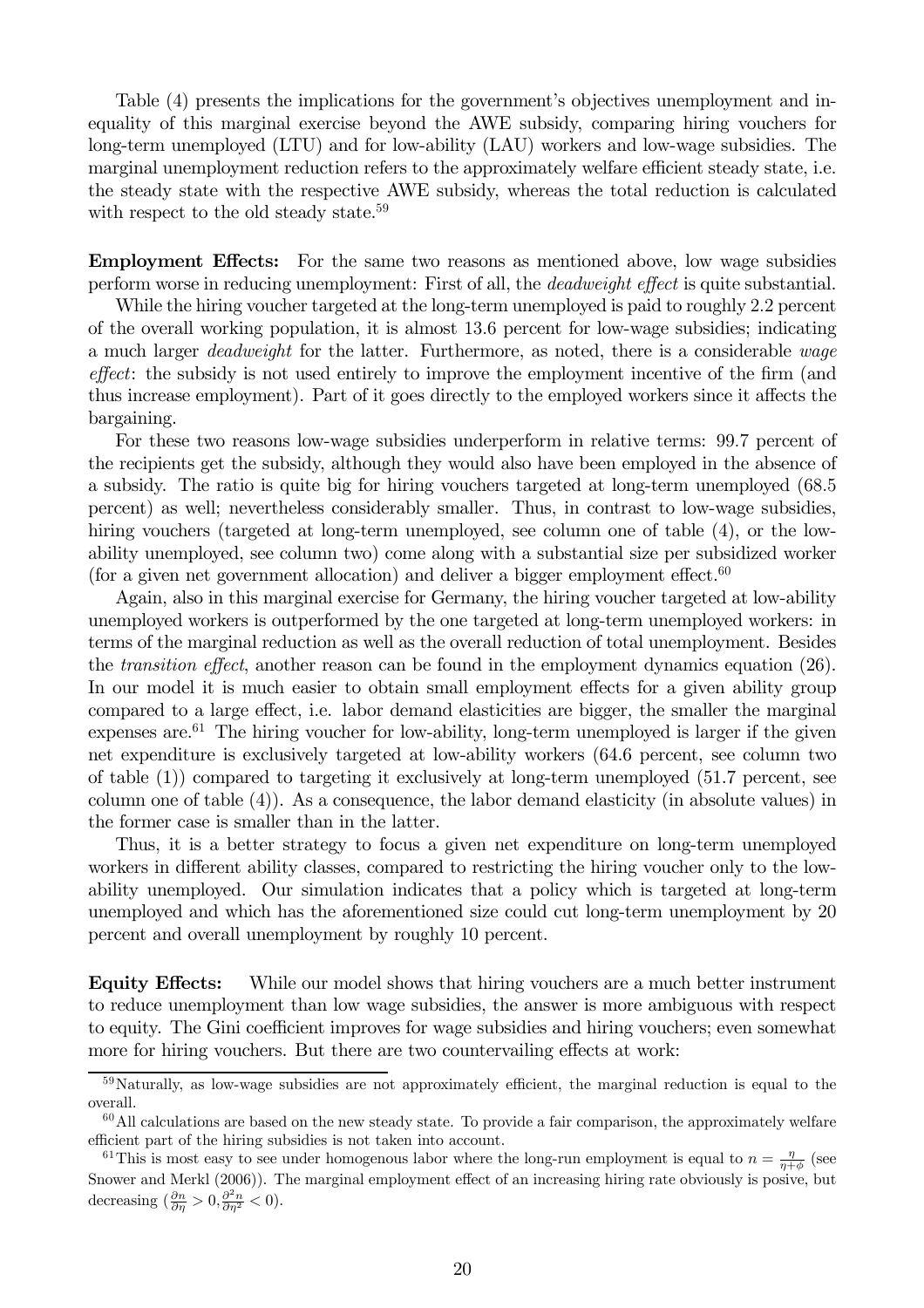The low-wage subsidies are targeted at two groups which are at the lower end of the income scale (low-ability unemployed and employed) and improve their income via the bargaining mechanism. As the low-ability insiders bid for a higher wage, the income of the low-ability workers increases (while their employment increases somewhat too), namely wages and indirectly benefits.

While the hiring vouchers are not as clearly targeted at the "poorest" groups (also hiring of high-ability long-term unemployed is subsidized) and do not have a direct wage effect, their incentive effect is much bigger. They improve equality by bringing the long-term unemployed back to work: In contrast to that low-wage subsidies do so by putting money in the pockets of low-income people (without generating much additional employment).

Hiring vouchers for long-term unemployed workers reduce inequality by more compared to hiring vouchers for low-ability workers, as they have bigger employment effects.

Low wage subsidies can be considered to be an instrument which is in between unemployment benefits and hiring vouchers in terms of their employment-equity trade-off. While higher unemployment benefits for the low-ability workers can improve equity (giving more money to the poorest in our model: the low-ability unemployed), they destroy the firm's employment incentives (via wage bargaining, as the workers' fallback position increases) and thus increase unemployment. For a given budget constraint low-wage subsidies improve employment incentives only slightly but increase the income of low-income workers. And hiring vouchers increase employment incentives substantially, thus reducing inequality by bringing people back into work; thus yielding less unemployment and more equity at the same time.

## 5 Concluding Thoughts

This paper has proposed a new criterion for the evaluation of employment subsidies: approximately welfare efficient (AWE) policies are self-financing and improve employment/welfare, without increasing earnings inequality. Policies satifying this criterion can be expected to be particularly attractive to policy makers. We have compared various popular employment subsidies on this basis. Needless to say, approximate welfare efficiency is a highly conservative criterion; policy makers may well wish to implement measures that are not AWE, but in that case they need to move along an equity-efficiency tradeoff (viz., they need to sacrifice either employment/welfare or earnings equality<sup>62</sup>).

Our analysis indicates that the employment policies under consideration exhibit diminishing returns, in that equal incremental increases in each employment subsidy lead to progressively smaller increases in employment/welfare and require progressively larger net government expenditures on the subsidies, for a given upper bound on earnings inequality. Once a critical level of each subsidy is exceeded, it is no longer self-financing.<sup>63</sup> Furthermore, for our model, the self-financing constraint becomes binding before employment/welfare begins to decline or inequality begins to increase. Thus, the critical subsidy level identifies the magnitude of the subsidy that is maximally effective, i.e. it creates maximal employment/welfare while remaining AWE. For a variety of employment subsidies, differing in terms of their target groups, the maximal employment effects of AWE policies may be calculated, and the subsidies may be ranked on this basis.

In the context of our labor market model, calibrated for Germany, we have shown that lowwage subsidies (targeted at low-income/ability workers) are not AWE, i.e. no positive low-wage subsidies are self-financing. By contrast, hiring vouchers can be AWE. Our calibrated model lead to an unambiguous ranking of these hiring vouchers: hiring subsidies for the long-term

<sup>&</sup>lt;sup>62</sup>An increase in the net government budgetary allocation for the employment subsidy would naturally also require such an sacrifice, in an intertemporal sense.

 $63$ Of course, the critical level can be zero, in which case the subsidy is never self-financing.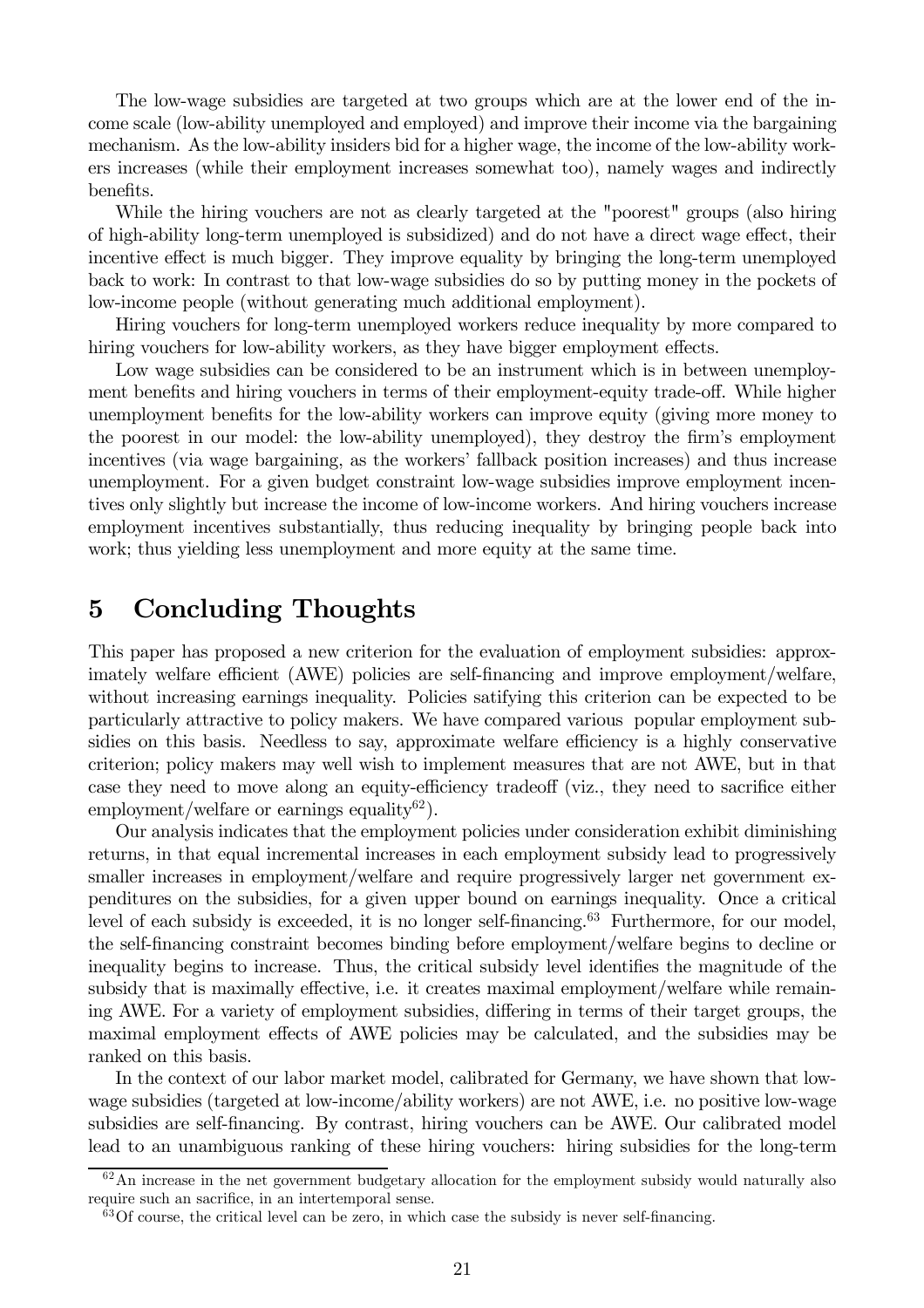unemployed are more effective than hiring vouchers for low-income/ability workers. The same ranking, in terms of employment, holds for employment subsidies financed through government expenditures extending beyond the AWE limit.

While these results are striking, it is worth emphasizing that are specific to our German calibration. Our model permits an analysis of the determinants of AWE policies. Thus it provides a groundwork for future research comparing employment subsidies in different countries.

## 6 References

- Bell, Brian D., Blundell, Richard W., and van Reenen, John (1999), Getting the Unemployed Back to Work: the Role of Targeted Wage Subsidies, International Tax and Public Finance, Vol. 6, No. 3, pp. 339-360.
- Blanchard, Olivier, and Diamond, Peter (1989), The Beveridge Curve, Brookings Papers on Economic Activity, Vol. 1, pp. 1-60.
- Boone, Jan, and van Ours, Jan C. (2004), Effective Active Labor Market Policies, IZA Discussion Paper Series, No. 1335, October 2004.
- Boss, Alfred (2006), Brauchen wir einen Kombilohn?, Kiel Working Paper, No. 1279, June 2006.
- Bovenberg, Lans A., Graafland, Johan J., and de Mooij, Ruud A. (2000), Tax Reform and the Dutch Labor Market: An Applied General Equilibrium Approach, Journal of Public Economics, Vol. 78, No. 1/2, pp. 194-214.
- Brussig, Martin, and Erlinghagen, Marcel (2005), IAT-Report 2005-02, Institut für Arbeit und Technik, 2005.
- Cardullo, Gabriele, and Van der Linden, Bruno (2006), Employment Subsidies and Substitutable Skills: An Equilibrium Matching Approach, IZA Discussion Paper Series, No. 2073, April 2006.
- Chen, Yu-Fu, and Funke, Michael (2003), Labour Demand in Germany: An Assessment of Non-Wage Labour Costs, CESifo Working Paper, No. 952, May 2003.
- Coe, David, and Snower, Dennis J. (1997), Policy Complementarities: The Case for Fundamental Labour Market Reform, International Monetary Fund Staff Papers, Vol. 44, No. 1, pp. 1-35.
- Dickens, William T., and Lang, Kevin (1988), The Reemergence of Segmented Labor Market Theory, American Economic Review, Papers and Proceedings, Vol. 78, No. 2, 129-134.
- Drèze, Jacques, and Sneessens, Henri (1997), Technical Development, Competition from Low-Wage Economies and Low-Skilled Unemployment, in: Snower, Dennis, and de la Dehesa, Guillermo (eds.), Unemployment Policy: Government Options for the Labor Market, Cambridge University Press, pp. 250-277.
- Fahr, René, and Sunde, Uwe (2004), Occupational Job Creation: Patterns and Implications, Oxford Economic Papers, Vol. 56, No. 3, pp. 407-435.
- Fahr, René, and Sunde, Uwe (2001), Disaggregate Matching Functions, IZA Discussion Paper, No. 335, July 2001.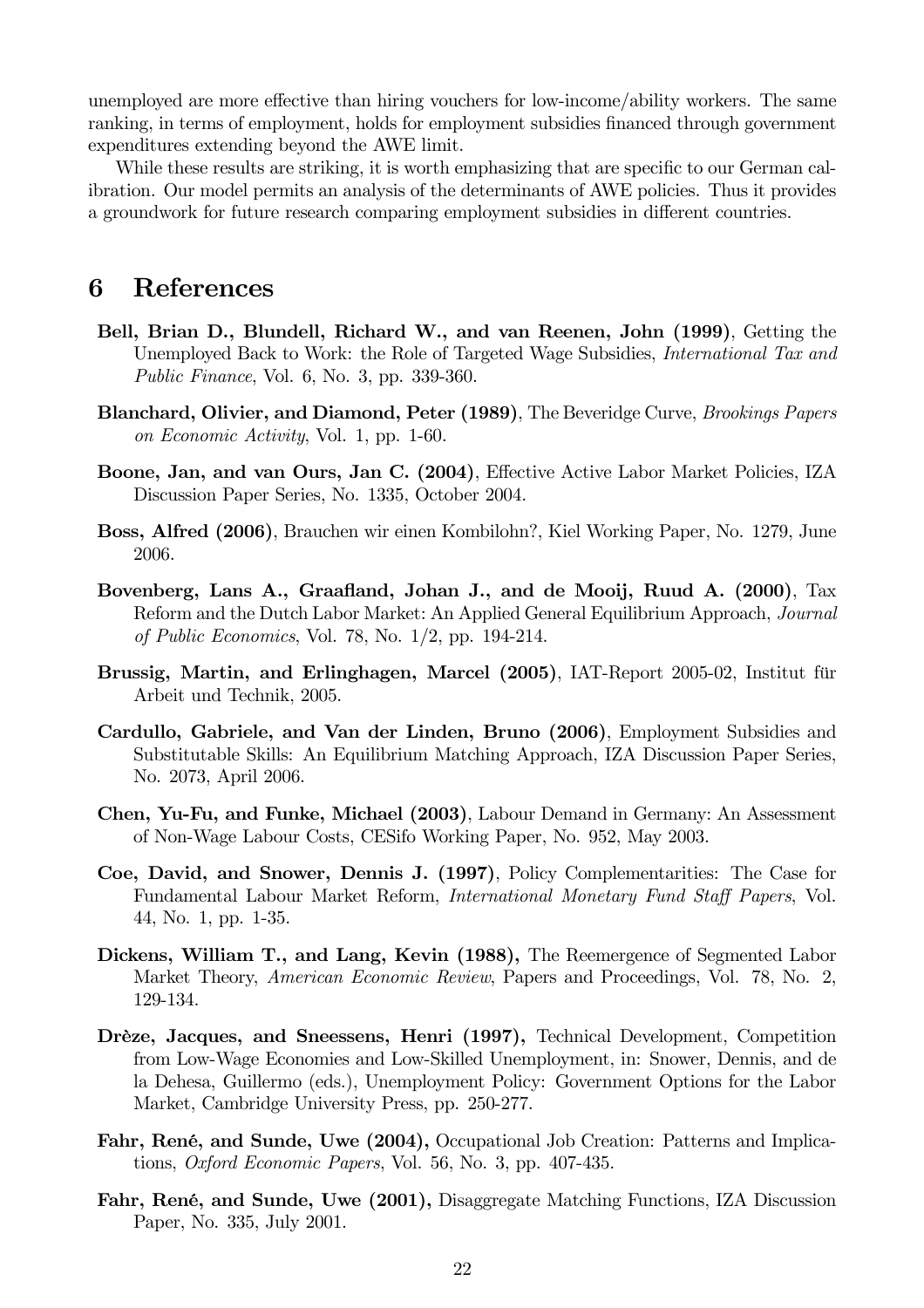- Fitzenberger, Bernd, Garloff, Alfred, and Kohn Karsten (2003), Beschäftigung und Lohnstrukturen nach Qualifikationen und Altersgruppen: Eine empirische Analyse auf Basis der IAB-Beschäftigtenstichprobe, Mitteilungen für Arbeitsmarkt- und Berufsforschung, 4/2003, pp. 509-524.
- Freeman, Richard B. (1995), Are our Wages Set in Beijing?, Journal of Economic Perspectives, Vol. 9, No. 3, pp. 15-32.
- Grogger, Jeffrey, and Karoly, Lynn A. (2005), Welfare Reform. Effects of a Decade of Change, Harvard University Press, Cambridge, MA.
- Hui, Weng-tat and Trivedi, Pravin K. (1986), Duration Dependence, Targeted Employment Subsidies and Unemployment Benefits, Journal of Public Economics, Vol.31, No.1, pp. 105-129.
- Kaldor, Nicholas (1936), Wage Subsidies as a Remedy for Unemployment, Journal of Political Economy, Vol. 44, No. 6, pp. 721-742.
- Katz, Lawrence F. (1998), Wage Subsidies for the Disadvantaged, in: Freeman, Richard, and Gottschalk, Peter, Generating Jobs: How to Increase Demand for Less-Skilled Workers, pp. 21-53.
- Keane, Michael, P., and Wolpin, Kenneth I. (1997), The Career Decisions of Young Men, Journal of Political Economy, Vol. 105, No. 3, pp. 473-522.
- Krugman, Paul (1994), Past and Prospective Causes of High Unemployment, Economic Review - Federal Reserve Bank of Kansas City, Vol. 79, No. 4, pp. 23-43.
- Layard, Richard, Nickell, Stephen, and Jackman, Richard (1991), Unemployment: Macroeconomic Performance and the Labour Market, Oxford University Press.
- O'Leary, Christopher J., Decker, Paul T, and Wandner, Stephen A. (2005), Cost Effectiveness of Targeted Reemployment Bonuses, Journal of Human Resources, Vol. XL, No. 1, pp. 270-279.
- Ljungqvist, Lars and Thomas J. Sargent (1998), The European Unemployment Dilemma, Journal of Political Economy, Vol. 106, No.3, pp. 514-550.
- Millard, Steven P., and Mortensen, Dale T. (1997), The Unemployment and Welfare Effects of Labour Market Policy, Snower, Dennis, and de la Dehesa, Guillermo (eds.), Unemployment Policy: Government Options for the Labor Market, Cambridge University Press, pp. 545-572.
- Mortensen, Dale, and Pissarides, Christopher A. (2003), Taxes, Subsidies and Equilibrium Labor Market Outcomes, in: Phelps, Edmund, Designing Inclusion: Tools to Raise Low-End Pay and Employment in Private Enterprise, Cambridge University Press, pp. 44-73.
- Mortensen, Dale, and Pissarides, Christopher A. (1994), Job Creation and Job Destruction in a Theory of Unemployment, Review of Economic Studies, Vol. 61, No. 3, pp. 397-415.
- N. E. R. A. (1995), OECD Wage Subsidy Evaluation, Discussion Paper, London.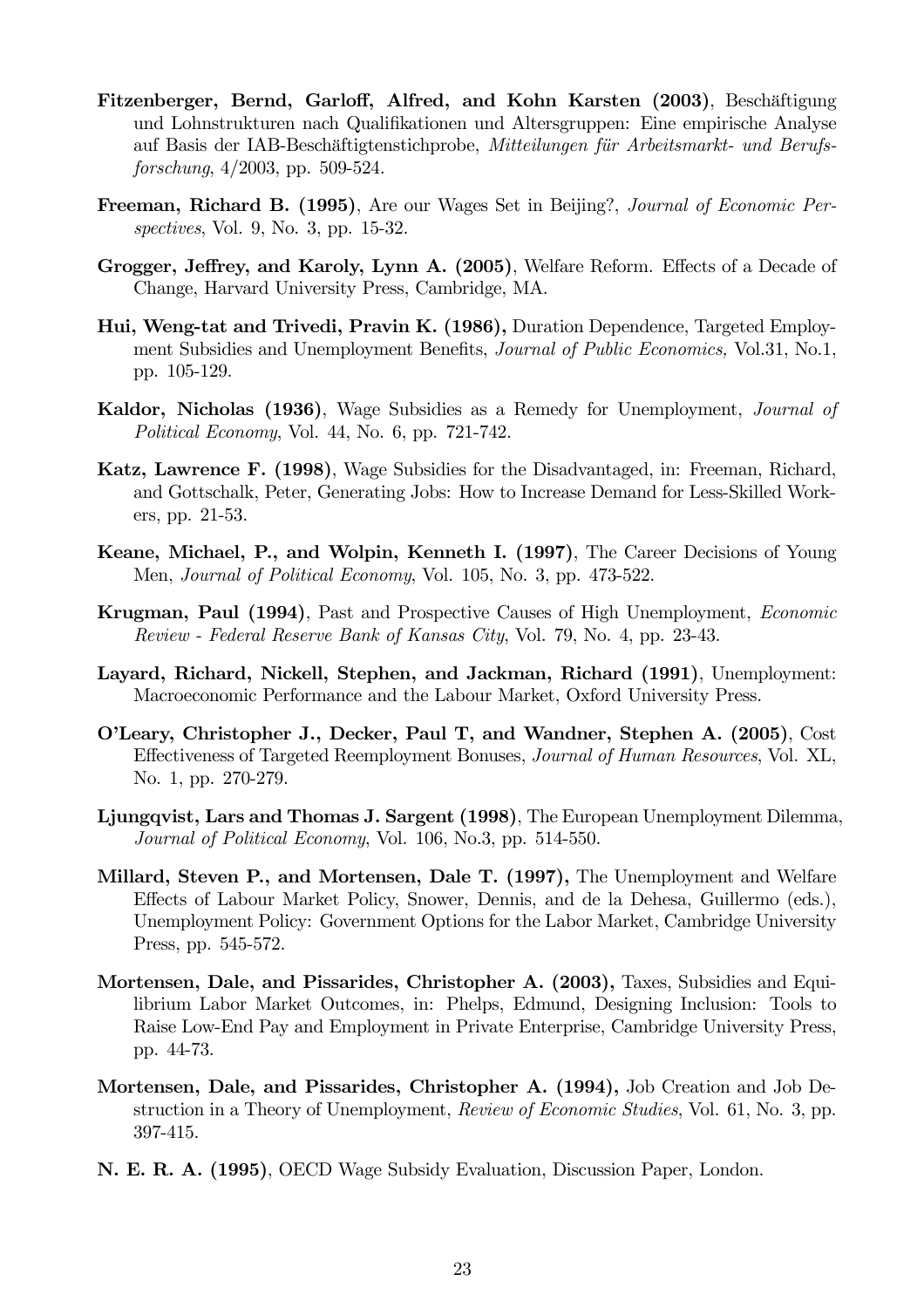- Organisation for Economic Development and Cooperation [OECD] (2006), Tax-Benefit Models, update: March 2006, Paris: OECD, online source: www.oecd.org/els/ social/workincentives.
- OECD (2005a), Benefit and Wages: OECD Indicators, Paris: OECD.
- OECD (2005b), Employment Outlook, Paris: OECD.
- OECD (2005c), Education at a Glance, Paris: OECD.
- OECD (2005d), Labour Force Statistics, Paris: OECD.
- Orszag, Michael J., and Snower, Dennis J. (2003a), Designing Employment Subsidies, Labour Economics, Vol. 10, pp. 557—572.
- Orszag, Michael J., and Snower, Dennis J. (2003b), Unemployment Vouchers versus Low-Wage subsidies, in: Phelps, Edmund S. (ed.), Designing Inclusion - Tools to Raise Low-end Pay and Employment in Private Enterprise, Cambridge University Press, pp. 131-160.
- Orszag, Michael J., and Snower, Dennis J. (2000), The Effectiveness of Employment Vouchers: a Simple Approach, German Economic Review, Vol. 1, No. 4, pp. 385-419.
- Orszag, Michael J., and Snower, Dennis J. (1999), Youth Unemployment and Government Policy, Journal of Population Economics, Vol. 12, No. 2, pp. 197-213.
- Orszag, Michael J. and Snower, Dennis J. (1998), Anatomy of Policy Complementaries, Swedish Economic Policy Review, Vol. 5 No. 2, pp. 303-343.
- Oskamp, Frank, and Snower, Dennis J. (2006), The Effect of Low-Wage Subsidies on Skills and Employment, Kiel Working Paper, No. 1292, September 2006.
- Phelps, Edmund S. (1997a), Rewarding Work: How to Restore Participation and Self-Support to Free Enterprise, Cambridge, MA: Harvard University Press.
- Phelps, Edmund S. (1997b), Wage Subsidy Programmes: Alternative Designs, in: Snower, Dennis, and de la Dehesa, Guillermo (eds.), Unemployment Policy: Government Options for the Labor Market, Cambridge University Press, pp. 206-244
- Phelps, Edmund S. (1994), Low-Wage Employment Subsidies versus the Welfare State, American Economic Review, Papers and Proceedings, Vol. 84, No. 2, pp. 54—58.
- Pierrard, Olivier (2005), Impacts of Selective Reductions in Labor Taxation." Applied Economics Quarterly, Vol. 51, No. 1, pp.  $49-81$ .
- Pigou, Arthur Cecil (1933), The Theory of Unemployment, London: Macmillan.
- Riphahn, Regina, Thalmeier, Anja, and Zimmermann, Klaus (1999), Schaffung von Arbeitsplätzen für Geringqualifizierte, IZA-Research Report, No. 2, Bonn, July 1999.
- Sachverständigenrat [SVR] (2005), Sachverständigenrat zur Begutachtung der gesamtwirtschaftlichen Entwicklung - Jahresgutachten: 2005/06, Die Chance nutzen - Reformen mutig voranbringen, December 2005, Wiesbaden.
- Saint Paul, Gilles (1998), The Political Consequences of Unemployment, Swedish Economic Policy Review, Vol. 5 No. 2, pp. 259-295.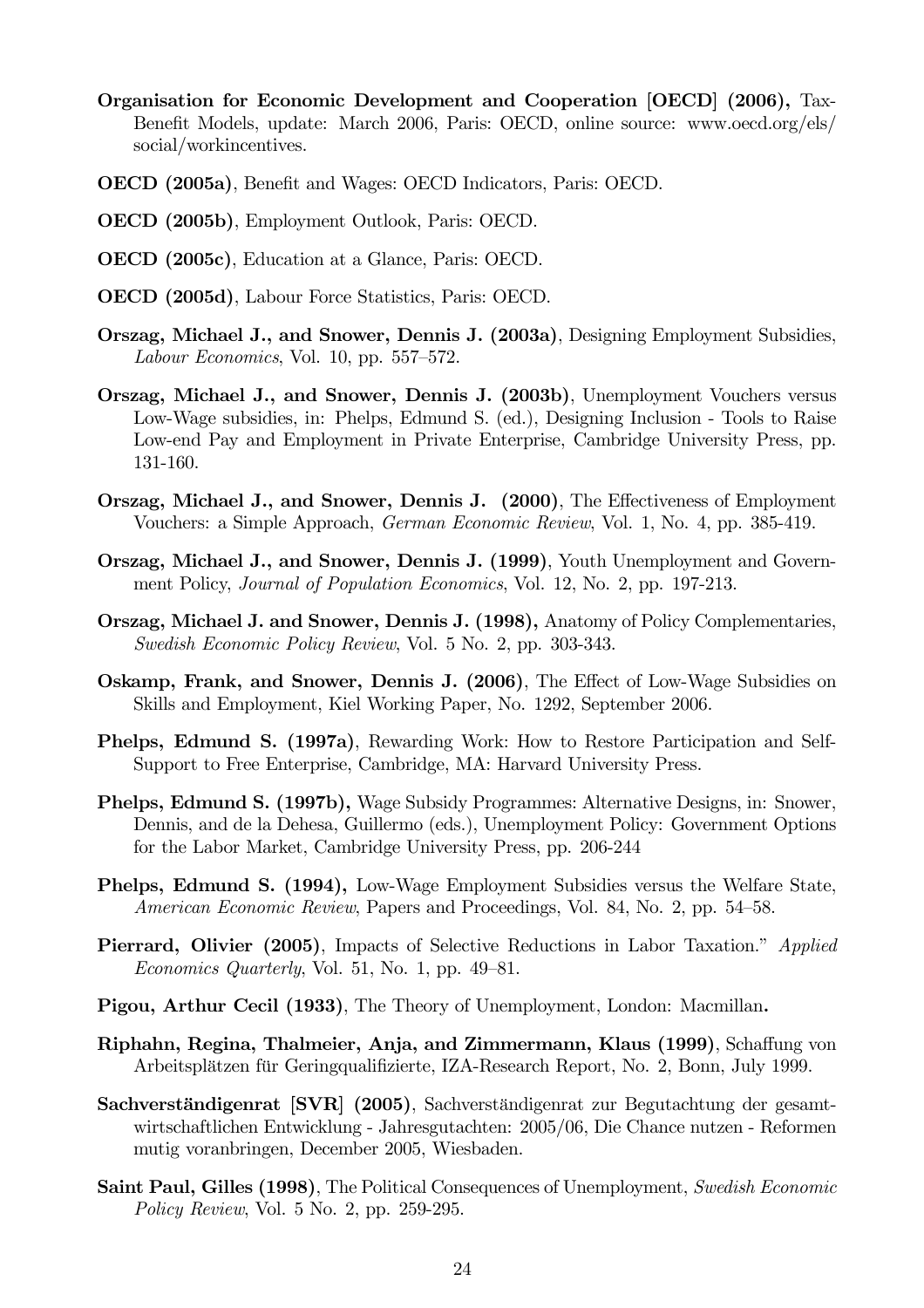- Saint Paul, Gilles (1996), Exploring the Political Economy of Labour Market Institutions, Economic Policy, October 1996, pp. 265-315.
- Saint Paul, Gilles (1995), Some Political Aspects of Unemployment, *European Economic* Review, Vol. 39, No. 3/4, pp. 575-582 .
- Sinn, Hans-Werner, Holzner, Christian, Meister, Wolfgang, Ochel Wolfgang, and Werding, Martin (2006), Aktivierende Sozialhilfe 2006: Das Kombilohn-Modell des ifo Instituts, Sonderdruck aus ifo Schnelldienst, No. 2, January 2006.
- Snower, Dennis, and Merkl, Christian (2006), The Caring Hand that Cripples: The East German Labor Market after Reunification, American Economic Review, Papers and Proceedings, Vol. 96, No. 2, pp. 375-382.
- Snower, Dennis J. (1994), Converting Unemployment Benefits into Employment Subsidies, American Economic Review, Papers and Proceedings, Vol. 84, No. 2, pp. 65-70.
- Statistische Ämter des Bundes und der Länder (2006), Volkswirtschaftliche Gesamtrechnungen der Länder, online source: http://www.vgrdl.de/Arbeitskreis\_VGR/, date of computation: February 2006.
- Statistisches Bundesamt (2006), Volkswirtschaftliche Gesamtrechnungen: Wichtige gesamtwirtliche Größen, online source: http://www.destatis.de/basis/d/vgr/vgrtab1.php
- Vereshchagina, Galina (2002), Unemployment, Firm Dynamics, and Targeted Employment Subsidies, CERGE-EI, Discussion Paper, July 2002.
- Warren, Ronald S. (1996), Returns to Scale in a Matching Model of the Labor Market, Economics Letters, Vol. 50, No. 1, pp. 135-142.
- Wienert, Helmut (2006), Einkommensdifferenzen zwischen Nicht-Akademikern und Akademikern, Wirtschaftsdienst, Vol. 86, No. 2, pp. 105-111.
- Wilke, Ralf (2005), New Estimates of the Duration and Risk of Unemployment for West-Germany, Journal of Applied Social Science Studies, Vol. 125, No. 2, pp. 207-237.
- Woodbury, Stephen, and Spiegelman, Robert G. (1987), Bonuses to Workers and Employers to Reduce Unemployment: Randomized Trials in Illinois, American Economic Review, Vol. 77, No. 4, pp. 513— 530.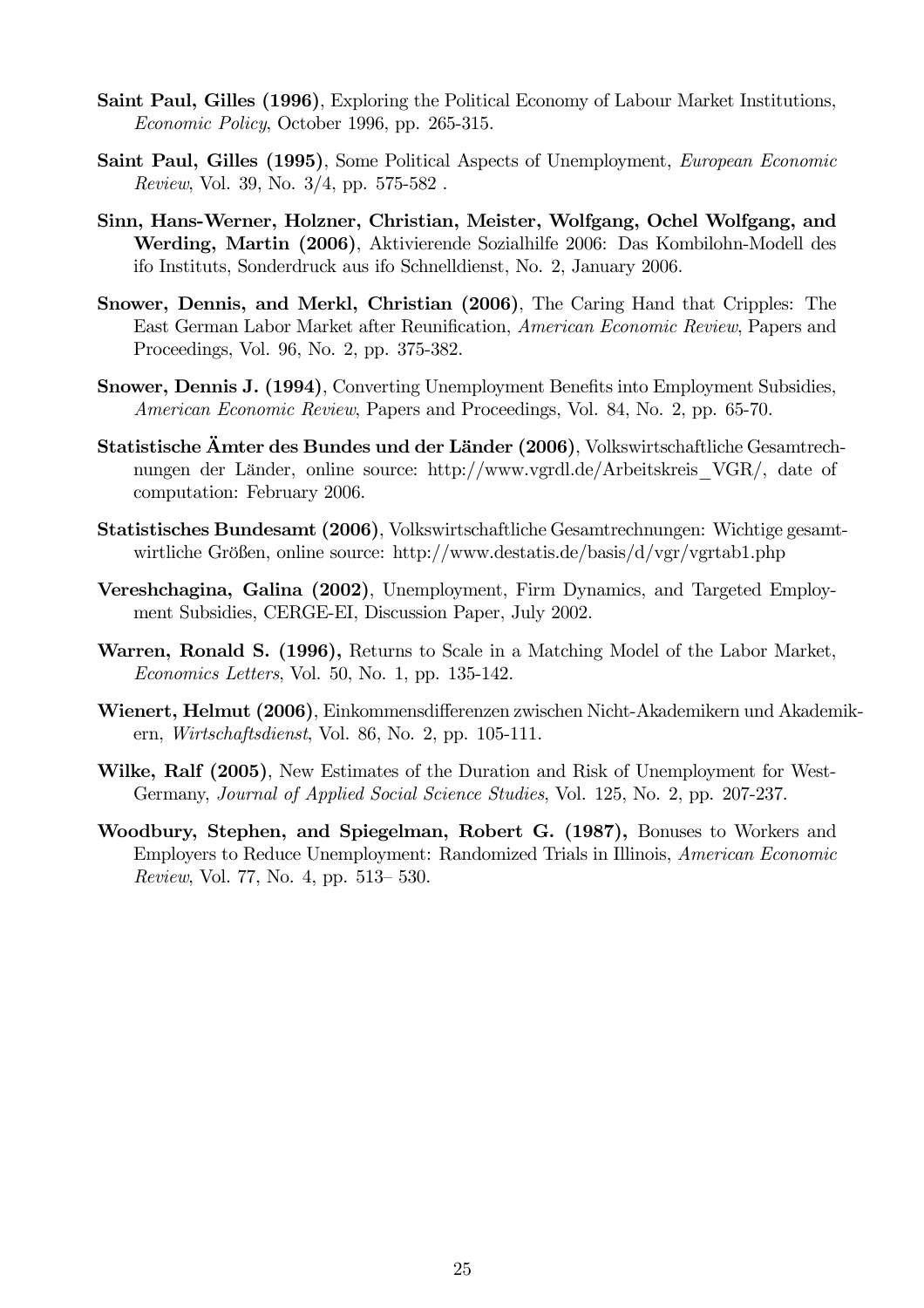# A Technical Appendix

## A.1 Linearization

#### A.1.1 Firing Rate

Non-linear equation:

$$
\phi_{\alpha} = 1 - \Gamma_{\alpha} \left( \frac{a_{\alpha}^{I} - w_{\alpha} + \sigma_{\alpha} - \phi_{\alpha} f_{\alpha} \delta}{1 - \delta \left( 1 - \phi_{\alpha} \right)} + f_{\alpha} \right)
$$
(30)

where  $\sigma_\alpha$  ist a wage subsidy for ability class  $\alpha.$  Linearization:

$$
\phi_{\alpha,new} = \phi_{\alpha,0} - \phi \Gamma'_{\alpha,0} \left[ \frac{1}{1 - \delta (1 - \phi_{\alpha})} \right]_0 \frac{1}{1 + V_{\alpha}} \left[ \begin{array}{c} (a_{\alpha,new}^I - w_{\alpha,new} + \sigma_{\alpha}) \\ - (a_{\alpha,0}^I - w_{\alpha,0}) \end{array} \right] \tag{31}
$$
\n
$$
-\phi \Gamma'_{\alpha,0} \left[ \frac{-\phi_{\alpha}\delta}{(1 - \delta (1 - \phi_{\alpha}))} + 1 \right]_0 \frac{1}{1 + V_{\alpha}} (f_{\alpha,new} - f_{\alpha,0})
$$

with

$$
V_{\alpha} =_{\phi} \Gamma'_{\alpha,0} \left[ \frac{\delta \left( f_{\alpha} \left( \delta - 1 \right) - \left( a_{\alpha}^{I} - w_{\alpha} \right) \right)}{\left( 1 - \delta \left( 1 - \phi_{\alpha} \right) \right)^{2}} \right]_{0}
$$

where variables with subscript "0" are at the old steady and variables with subscript "new" are at the new steady state.

#### A.1.2 Hiring Rates

Non-linear equation:

$$
\eta_{\alpha}^{S} = \Gamma_{\alpha} \left( a_{\alpha}^{E1} - w_{\alpha} + \sigma_{\alpha}^{S} + \sigma_{\alpha} + \frac{\delta \left( 1 - \phi_{\alpha} \right) \left( a_{\alpha}^{I} - w_{\alpha} + \sigma_{\alpha} \right) - \phi_{\alpha} f_{\alpha} \delta}{1 - \delta \left( 1 - \phi_{\alpha} \right)} - h_{\alpha} \right), \tag{32}
$$

where  $\sigma_{\alpha}^{S}$  is the hiring voucher for short-term unemployed workers of ability class  $\alpha$ .

Linearization:

$$
\eta_{\alpha,new}^S = \eta_{\alpha,0}^S + \eta \Gamma_{\alpha,0}' \left[ \left( a_{\alpha,new}^{E1} - w_{\alpha,new} + \sigma_{\alpha}^S + \sigma_{\alpha} \right) - \left( a_{\alpha}^{E1} - w_{\alpha,0} \right) \right]
$$
(33)

$$
+_{\eta} \Gamma'_{\alpha,0} \left[ \frac{\delta (1 - \phi_{\alpha})}{1 - \delta (1 - \phi_{\alpha})} \right]_{0} \left[ \left( a^{I}_{\alpha, new} - w_{\alpha, new} + \sigma_{\alpha} \right) - \left( a^{I}_{\alpha,0} - w_{\alpha,0} \right) \right]
$$
(34)

$$
-\eta \Gamma'_{\alpha,0} \left[ \frac{\varphi_2}{1 - \delta (1 - \phi_2)} \right]_0 (f_{\alpha,new} - f_{\alpha,0})
$$
  

$$
-\eta \Gamma'_{\alpha,0} (h_{\alpha,new} - h_{\alpha,0})
$$
  

$$
+\eta \Gamma'_{\alpha,0} \left[ \frac{-\delta ((a^I_{\alpha} - w_{\alpha}) + f_{\alpha} (1 - \delta))}{[1 - \delta (1 - \phi_{\alpha})]^2} \right]_0 (\phi_{\alpha,new} - \phi_{\alpha,0})
$$
  
(35)

And equivalently for the second unemployment duration group.

## A.2 Ability Group Specific Numbers

#### A.2.1 Replacement Rate

To calculate the replacement rate for each ability group, we used the net replacement rates from OECD (2006). To obtain ability-specific numbers, the 67% average productivity worker (APW),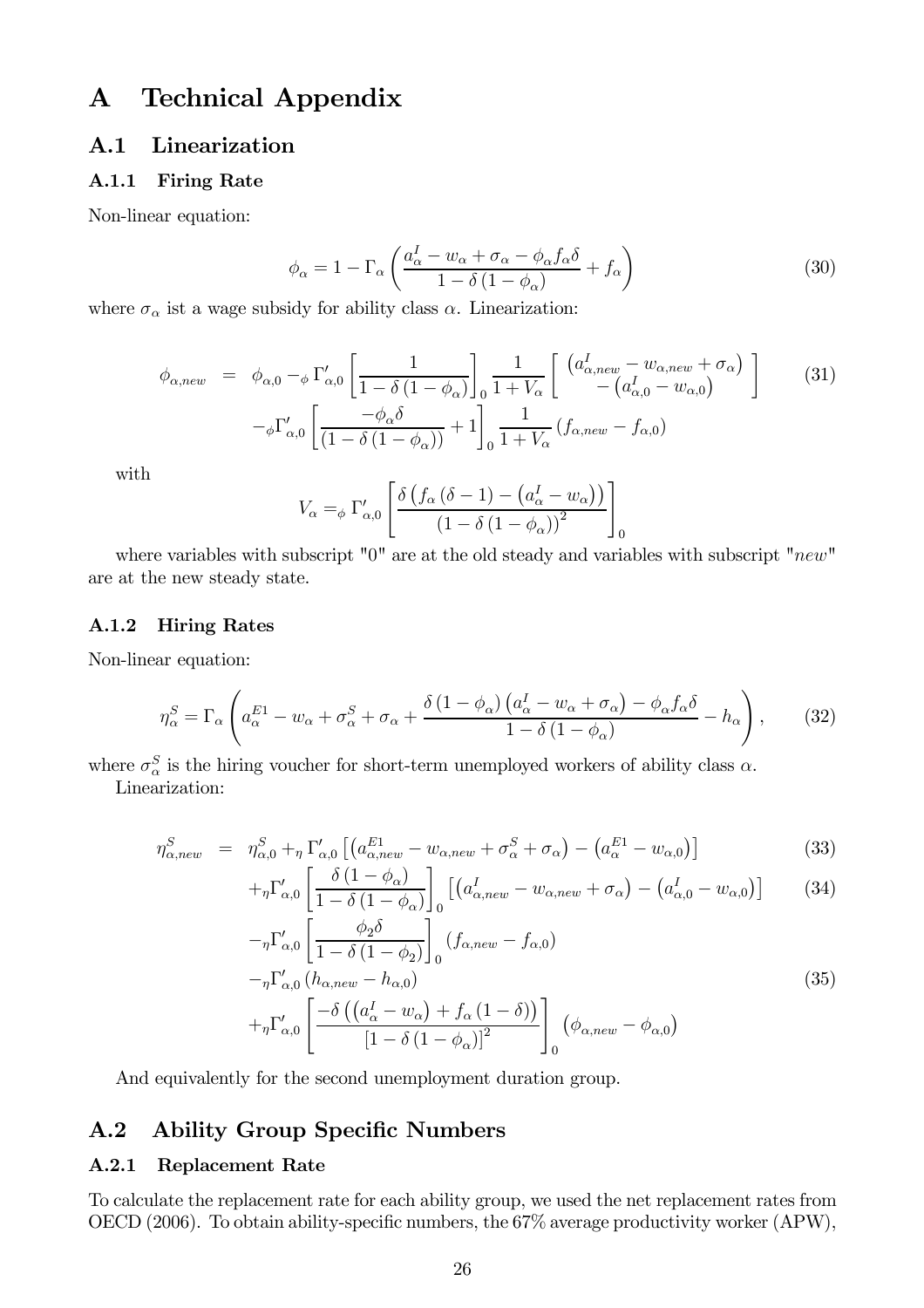100% APW and 150% APW were chosen to represent the low, medium and high-ability group in our model, respectively. For simplicity, we took the unweighted average across six family types as well as over the initial period of unemployment and long-term unemployment.

#### A.2.2 Labor Costs

The aggregate producer wage and gross value added per worker can be obtained from Statistische Ämter des Bundes und der Länder (2006).

The aggregate producer wage is defined as the average real gross wage per employee plus social security payments. We took the 2003 values for real labor costs (50334 Euros) and gross value added (32672 Euros) since the OECD numbers which we used for further calculations were only available until this point in time.

Using the wage equation  $(11)^{64}$ , we calculated the average bargaining power in the economy, where the variables denote aggregate values:

$$
w = (1 - \gamma) \beta w + \gamma (a + \rho w) \tag{36}
$$

$$
\gamma = \frac{w - \beta w}{a + \rho w - w\beta} \tag{37}
$$

We obtain  $\gamma = 0.204$ .

Ability group specific relative labor costs for Germany are calculated as follows (OECD (2005c)): High-ability workers earn 148 percent of their medium-ability counter-parts' wage and low-ability 87 percent, respectively.<sup>65</sup> Low-ability workers' highest education level is lower secondary education, whereas it is upper secondary education or post-secondary non-tertiary education for medium-ability and tertiary education for high-ability.

Assuming that the bargaining power is the same in all ability groups and using the respective replacement rates<sup>66</sup> we get for each ability group  $\alpha$ 

$$
a_{\alpha}^{I} = \frac{w_{\alpha} - (1 - \gamma_{\alpha})\beta_{\alpha}w_{\alpha} - \gamma_{\alpha}\rho w_{\alpha}}{\gamma_{\alpha}}
$$
\n(38)

Table 4 summarizes the relevant values.

|                  | low-ability | medium-ability | high-ability | aggregate |
|------------------|-------------|----------------|--------------|-----------|
| $\iota_{\alpha}$ | 16.6        | 59.4           | 24           | 100       |
| $W_{\alpha}$     | 26019       | 30022          | 44220        | 32672     |
| $a_{\alpha}^{I}$ | 32456       | 49147          | 78563        | 50334     |

Table 4: Relevant Labor Cost Values

<sup>&</sup>lt;sup>64</sup>Note that all the calculations are done for  $\xi = 1$  in the utility function  $(v(c) = c^{\xi})$ . This is without loss of generality. The model results for hiring vouchers are not affected at all by differing  $\xi$ , except of course for the welfare calculations, which we show for  $\xi = 0.5$  and  $\xi = 1$ . However, for low wage subsidies the wage formation would be affected and thus the results would change slightly. The cross-subsidy rankings with respect are though not affected by this specification of the utility function.

<sup>65</sup>Similar relations can be found in Wienert (2006).

 $66$  Furthermore, we assumed that the firing costs are 60 percent of the labor costs, see Chen and Funke (2003).